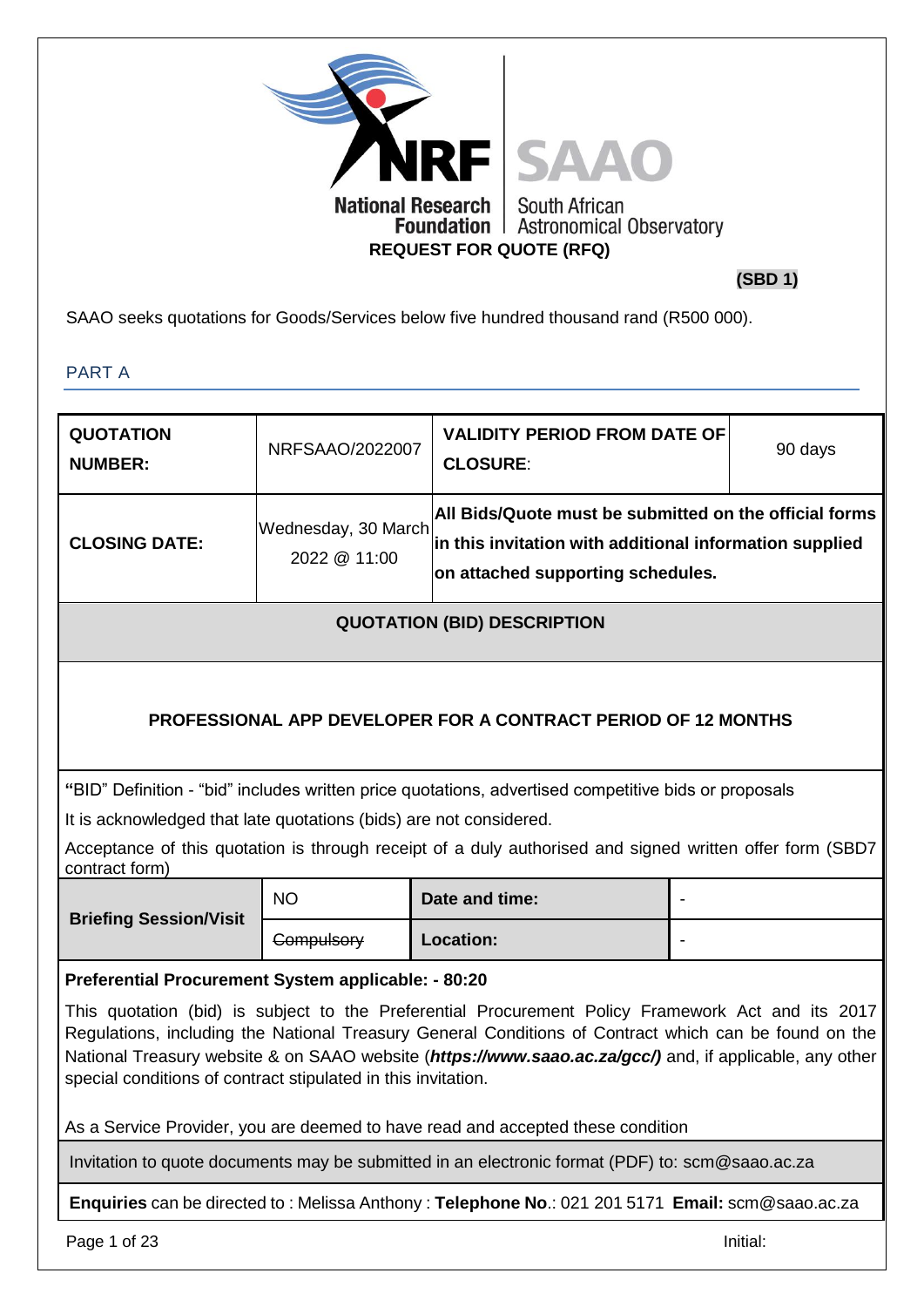| NAME OF SUPPLIER/SERVICE PROVIDER:                                                                                                                                             |             |                                                |                         |  |
|--------------------------------------------------------------------------------------------------------------------------------------------------------------------------------|-------------|------------------------------------------------|-------------------------|--|
| <b>REPRESENTED BY:</b>                                                                                                                                                         |             |                                                |                         |  |
| <b>POSTAL ADDRESS:</b>                                                                                                                                                         |             |                                                |                         |  |
| <b>PHYSICAL ADDRESS:</b>                                                                                                                                                       |             |                                                |                         |  |
| <b>TELEPHONE NUMBER</b>                                                                                                                                                        | <b>CODE</b> | <b>NUMBER</b>                                  |                         |  |
| <b>CELL PHONE NUMBER</b>                                                                                                                                                       |             |                                                |                         |  |
| <b>E-MAIL ADDRESS</b>                                                                                                                                                          |             |                                                |                         |  |
| <b>VAT REGISTRATION NUMBER</b>                                                                                                                                                 |             |                                                |                         |  |
| <b>COMPANY REGISTRATION NUMBER</b>                                                                                                                                             |             |                                                |                         |  |
| <b>DESCRIBE PRINCIPAL BUSINESS ACTIVITIES:</b>                                                                                                                                 |             |                                                |                         |  |
| <b>TYPE OF COMPANY/FIRM [Tick applicable box]</b>                                                                                                                              |             |                                                |                         |  |
| Partnership/Joint Venture/Consortium                                                                                                                                           |             | One person business/sole proprietor            |                         |  |
| <b>Close Corporation</b>                                                                                                                                                       | Company     |                                                |                         |  |
| (Pty) Limited                                                                                                                                                                  | Other       |                                                |                         |  |
| <b>COMPANY CLASSIFICATION</b> [Tick applicable box]                                                                                                                            |             |                                                |                         |  |
| Manufacturer                                                                                                                                                                   | Supplier    |                                                |                         |  |
| <b>Professional Service Provider</b>                                                                                                                                           |             | Other service providers e.g. transporter, etc. |                         |  |
| <b>PREFERENCE POINTS CLAIMED [Tick applicable boxes]</b>                                                                                                                       |             |                                                |                         |  |
| Has a Preference Claim form claiming your Preference Points (SBD6.1) been submitted<br>(a B-BBEE status level verification certificate must support preference points claimed) |             |                                                | <b>Yes</b><br><b>No</b> |  |
| If Yes, who was the B-BBEE certificate issued by                                                                                                                               |             |                                                |                         |  |
| An accounting officer as contemplated in the Close Corporation Act (CCA)<br>$\bullet$                                                                                          |             |                                                |                         |  |
| A verification agency accredited by the South African Accreditation System<br>(SANAS)                                                                                          |             |                                                |                         |  |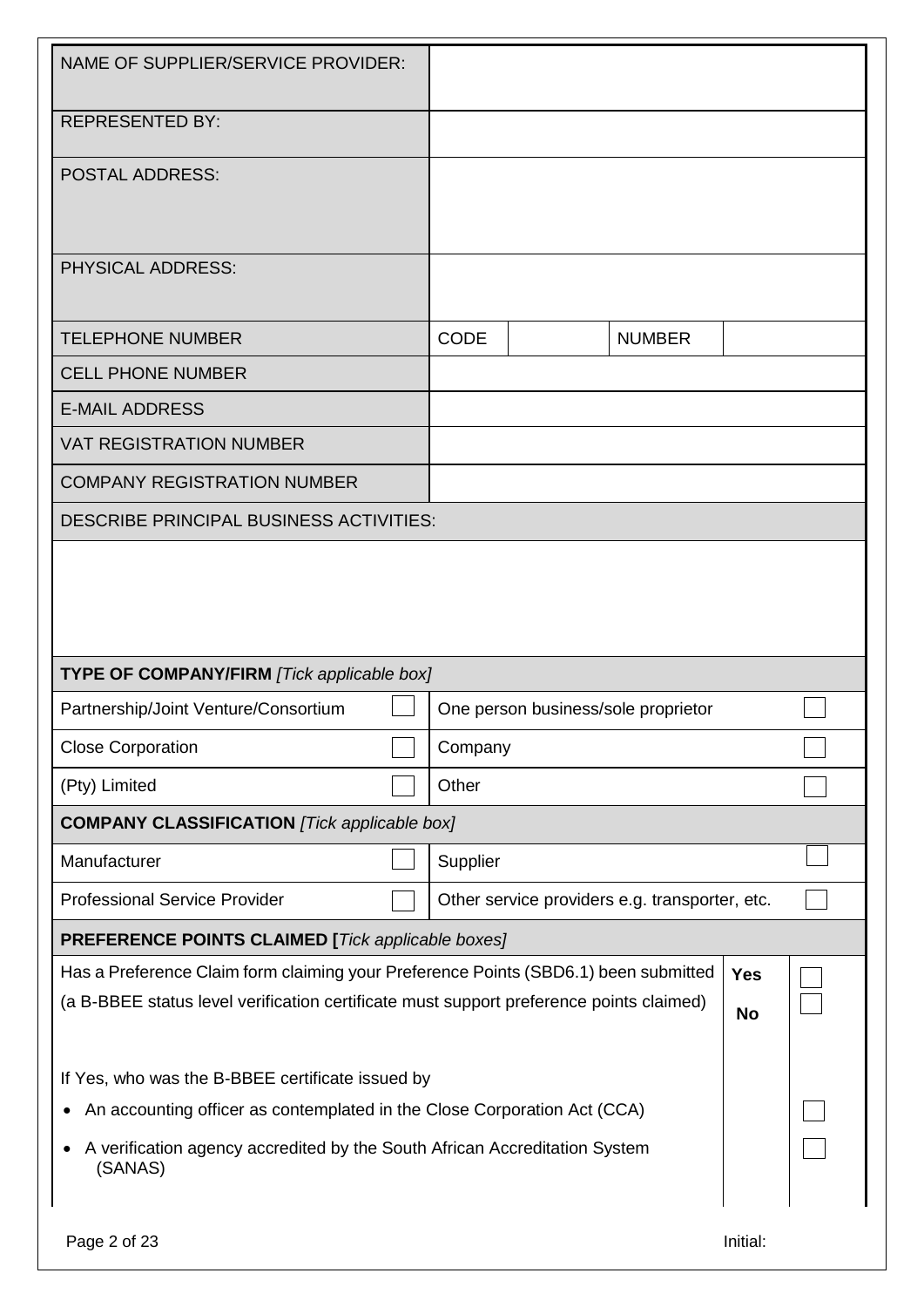|                                        | A registered auditor: Name of Auditor:                                                                                                                                                                          |            |        |
|----------------------------------------|-----------------------------------------------------------------------------------------------------------------------------------------------------------------------------------------------------------------|------------|--------|
|                                        | <b>ACCREDITED REPRESENTATIVE</b> [Tick applicable box]                                                                                                                                                          |            |        |
|                                        | ARE YOU THE ACCREDITED REPRESENTATIVE IN SOUTH AFRICA FOR THE                                                                                                                                                   | <b>Yes</b> | $\Box$ |
| <b>GOODS /SERVICES /WORKS OFFERED?</b> |                                                                                                                                                                                                                 | <b>No</b>  |        |
| If Yes, please enclose proof.          |                                                                                                                                                                                                                 |            | Ш      |
|                                        | ARE YOU A FOREIGN BASED SUPPLIER FOR THE GOODS /SERVICES /WORKS                                                                                                                                                 | <b>Yes</b> | $\Box$ |
| OFFERED?                               |                                                                                                                                                                                                                 |            |        |
| IF YES ANSWER PART B:3 BELOW           |                                                                                                                                                                                                                 | <b>No</b>  | П      |
|                                        | <b>LEGAL IDENTITY PROOF</b> [Tick applicable box]                                                                                                                                                               |            |        |
|                                        | Certified copies of Certificate of Incorporation (as per entity type) enclosed?                                                                                                                                 | <b>Yes</b> | П      |
|                                        |                                                                                                                                                                                                                 | <b>No</b>  | $\Box$ |
|                                        | REGISTERED SUPPLIER [Tick applicable box]                                                                                                                                                                       |            |        |
|                                        | In order for a service provider/supplier to do business with an organ of the state they<br>must be registered on the National Treasury Central Supplier Database (CSD).                                         |            |        |
| registered.                            | Registration on the CSD will provide a supplier with an opportunity to do business with<br>all state organisations. No bid will be awarded unless the Supplier/Service Provider is                              |            |        |
| <b>Registration Process</b>            |                                                                                                                                                                                                                 |            |        |
|                                        | Register your company on www.csd.gov.za. For support, please send an email to<br>csd.support@treasury.gov.za or alternatively call 012-406-9222.                                                                |            |        |
|                                        | Once registered you are required to provide SAAO with the Supplier Unique Number<br>and an Access Reference. Contact person for assistance at SAAO: SCM Department<br>- scm@saao.ac.az (telephone: 021 4470025) |            |        |
|                                        | Supplier is registered on the Treasury Central Supplier Database (CSD)                                                                                                                                          | <b>Yes</b> | $\Box$ |
| If yes, provide the:                   |                                                                                                                                                                                                                 | No         | $\Box$ |
| <b>Supplier Number</b>                 | <b>MAAA</b>                                                                                                                                                                                                     |            |        |

| <b>SBD1 Signature</b>                                                                                                        |  |       |
|------------------------------------------------------------------------------------------------------------------------------|--|-------|
| Signature of Bidder:                                                                                                         |  | Date: |
| Capacity under which this bid is signed<br>(Attach proof of authority to sign this bid e.g.<br>resolution of directors etc.) |  |       |

Page 3 of 23 Initial: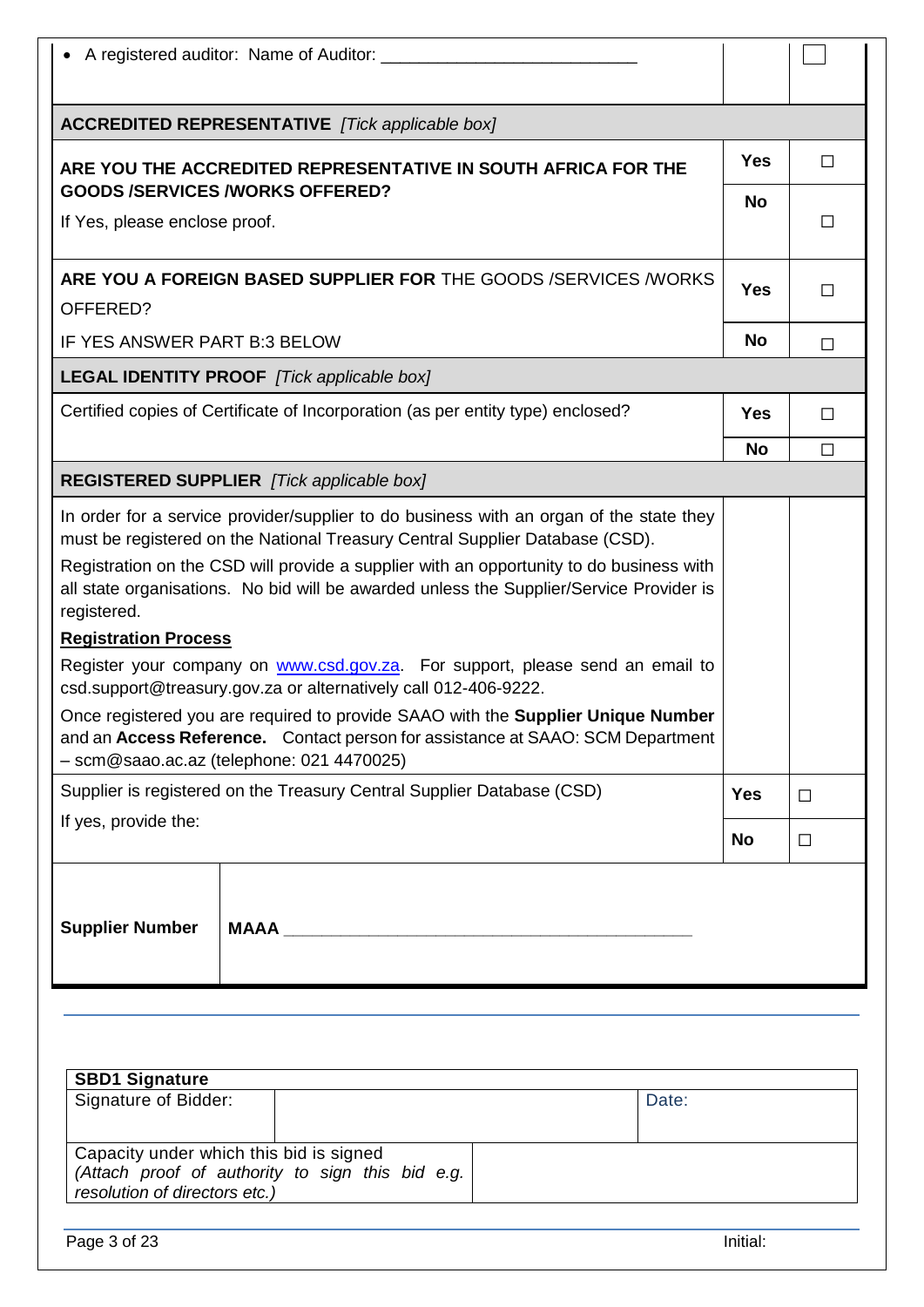#### PART B

### **1. TAX COMPLIANCE REQUIREMENTS**

- 1.1 Bidders must ensure compliance with their tax obligations.
- 1.2 Bidders are required to submit their unique personal identification number (Pin) issued by SARS to enable the organ of state to view the taxpayer's profile and tax status.
- 1.3 Application for tax compliance status (TCS) or pin may also be made via e-filing. In order to use this provision, taxpayers will need to register with SARS as e-filers through the website [www.sars.gov.za.](http://www.sars.gov.za/)
- 1.4 Bidders may also submit a printed tax clearance certificates (TCS) together with the bid.
- 1.5 In bids where consortia / joint ventures / sub-contractors are involved, each party must submit a separate proof of TCS / Pin / CSD number.
- 1.6 Where no TCS is available but the bidder is registered on the central supplier database (csd), a csd number must be provided.

| <b>QUESTIONNAIRE TO BIDDING FOREIGN SUPPLIERS</b><br>2 <sub>1</sub>                                                  |            |          |
|----------------------------------------------------------------------------------------------------------------------|------------|----------|
| 2.1 Is the bidder a resident of the republic of South Africa (RSA)?<br>2.2 Does the bidder have a branch in the RSA? | yes<br>yes | no<br>no |
| 2.3 Does the bidder have a permanent establishment in the RSA?                                                       | yes        | no       |
| 2.4 Does the bidder have any source of income in the RSA?                                                            | ves        | no       |
|                                                                                                                      |            |          |
| If the answer is "no" to all of the above, then, it is a requirement to obtain a tax compliance status/              |            |          |

**tax compliance from SARS contacting** [GovernmentInstitute@sars.gov.za](mailto:GovernmentInstitute@sars.gov.za) **and supplying:**

- Details of the foreign entity
- Description of the goods or service being provided
- Name of the South African government institution to whom the service will be provided

#### **NB: FAILURE TO PROVIDE ANY OF THE ABOVE PARTICULARS MAY RENDER THE BID INVALID**.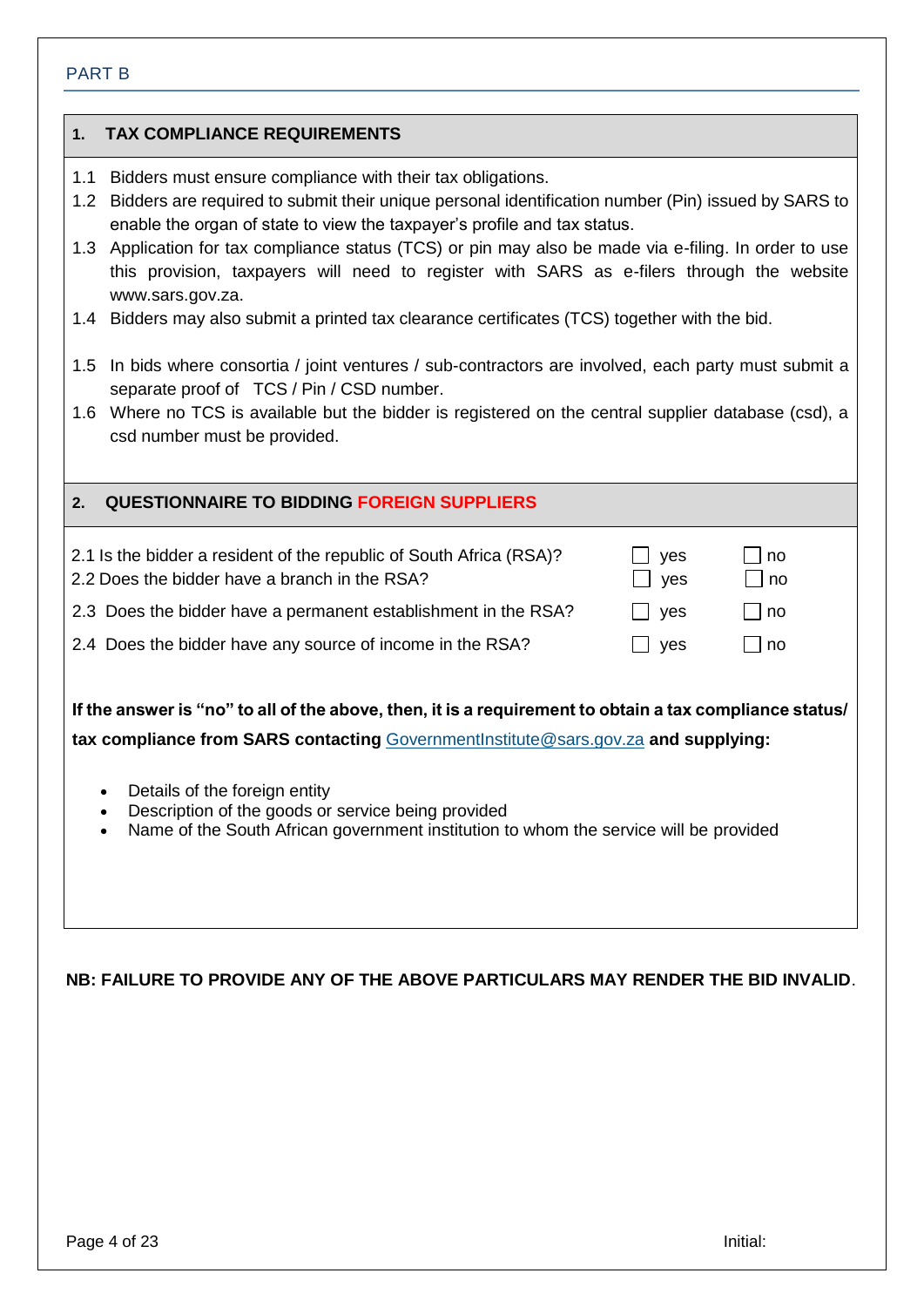## **1. Background to the National Research Foundation and its Business Units**

The National Research Foundation ("NRF") is a juristic person established in terms of Section 2 of the National Research Foundation Act, Act 23 of 1998 and a Schedule 3A Public Entity in terms of the Public Finance Management Act. The NRF is the government's national agency responsible for promoting and supporting research and human capital development through funding, the provision of National Research Facilities and science outreach platforms and programs to the broader community in all fields of science and technology, including natural science, engineering, social science and humanities.

The South African Astronomical Observatory (SAAO) is a facility of the National Research Foundation and is the national centre for optical and infrared astronomy in South Africa. Its prime function is to conduct fundamental research in astronomy and astrophysics by providing a world-class facility and by promoting astronomy and astrophysics in Southern Africa. SAAO headquarters are in the suburb of Observatory in Cape Town. The main telescopes used for research are located at the SAAO observing station (32°22.795'S 20°48,657'E) near Sutherland in the Northern Cape, a 4-hour drive from Cape Town.

## **2. Scope of Work**

The National Research Foundation (NRF) was established as an independent government agency, through the National Research Foundation Act (Act No 23 of 1998). The mandate of the NRF is to promote and support research through funding, human resource development and the provision of the necessary research facilities in order to facilitate the creation of knowledge, innovation and development in all fields of science and technology, including indigenous knowledge, and thereby contribute to the improvement of the quality of life of all South Africans.

Founded in 1820, the SAAO is the national centre for optical and infrared astronomy in South Africa. Its primary role is to conduct fundamental research in astronomy and astrophysics by providing a world-class facility to scientists. The SAAO also promotes astronomy and astrophysics in Southern Africa, by sharing research findings and discoveries, and participating in outreach activities to enthuse citizens about physics and astronomy.

## **3. Specification of Goods being procured**

## **The purpose and Overview of the App:**

The SAAO has a developed mobile app to enhance our public science engagement initiatives and reach a broader National and International audience.

The first phase of the development has been completed and is accessible on all Android devices with the majority of the required functionality pre-existing.

It is available on the Play Store as ZAstronomy: <https://play.google.com/store/apps/details?id=com.hawkmobile.africanskies>

Page 5 of 23 Initial: The SAAO will now begin implementation of the iOS version of the application in addition to having some features accessible with web based functionality. A non-exhaustive list of the requirements are provided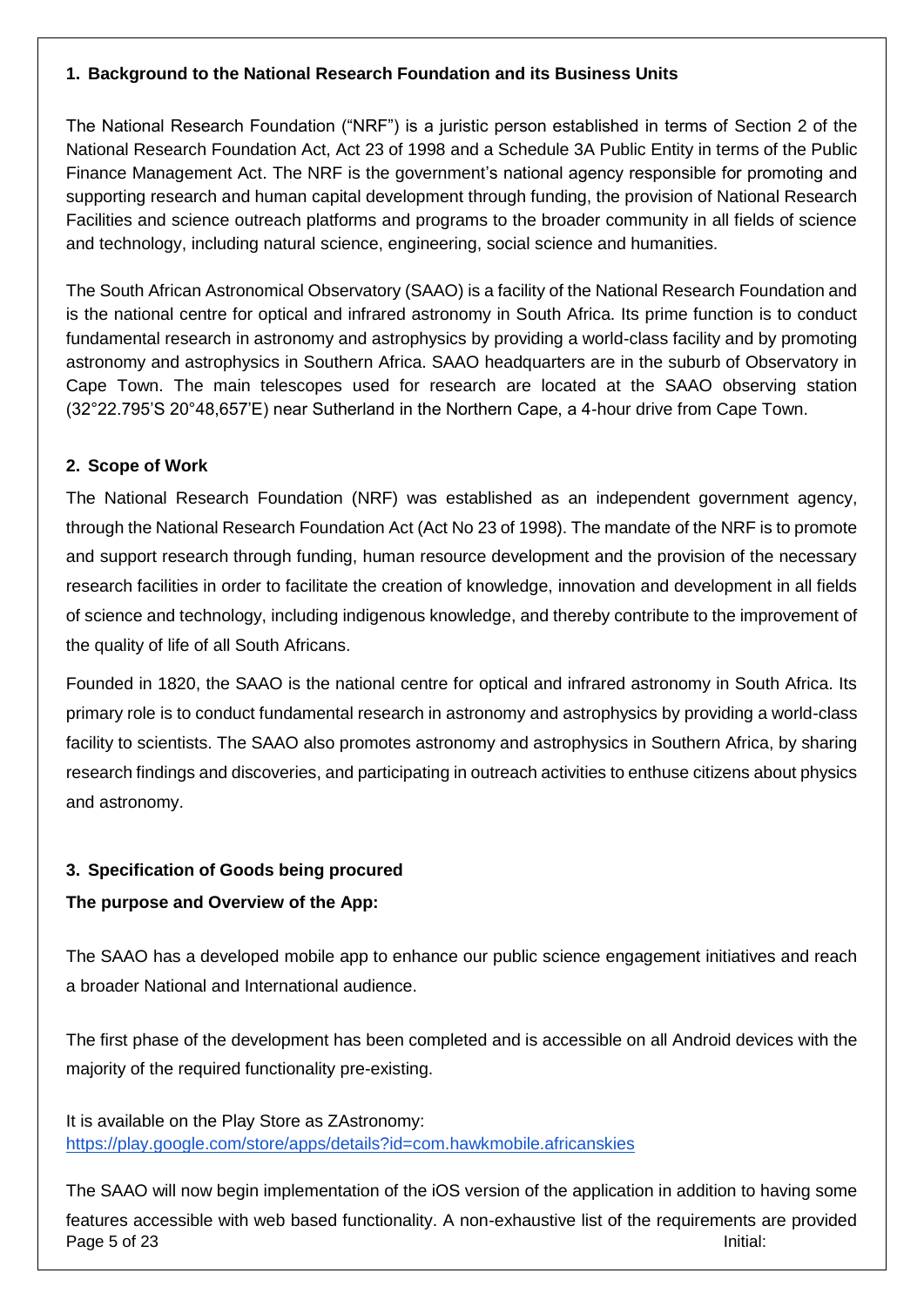# **Overview of the additional requirements:**

- App to support IOS and to be available on Web-platform.
- The app should be able to run on a phone browser (Google chrome, Firefox focus, Opera mini etc.). This is to accommodate phones that are unable to download the App due to low cell phone memory.
- Integrate SAAO virtual reality tours to allow users to experience the SAAO facilities remotely at any time.
- Run the SAASTA Astro quiz and other variations of the Olympiad for learners.
- Widen the engagement and reach of the public engagement activities.
- System must produce each round's result in excel, determining scoring and stats in ranking.
- Cost-efficiency through reduced venue hire, traveling and accommodation expenses
- Enhanced inclusivity, interactivity and collaboration with the public.

## **Deadline:**

Deadline 28 April 2022

## **Detailed Requirements of the App:**

Existing functionality to be implemented to iOS from existing Android codes:

## **General**

- The app should have excellent graphics, look trendy and innovative
- The application must be a native application.
- App developer to integrate all developed content with online systems where necessary for access with associated linked API. The app must integrate with the existing system.
- The application must be easy to understand, e.g. Entry forms should be simple and clear.
- Graphical instructions should pop up wherever the user moves to a new tab. The user should be able to switch off this setting when needed.
- The application should be able to send out mass email communication.
- The app should keep track of the schools who have entered before so that marketing can be done to those schools in future.
- The app must include instructions (Do's & Don'ts) for educators.
- The app must include instructions (Do's & Don'ts) for the learners.
- Educators should have the facility to easily request an addition of the school which is not already on the system (via add school button).

Events and updates

- Updates on stargazing and entertainment events using API
- The app should notify users of updates and/or events.
- Image galleries.
- Provide users with daily pictures "picture of the day''.
- SAAO Events should be listed on the App (support of reminders and updates through push notifications) and booking linked to Quicket
- Confirmation of bookings and payments via Quicket.

Page 6 of 23 Initial:

below: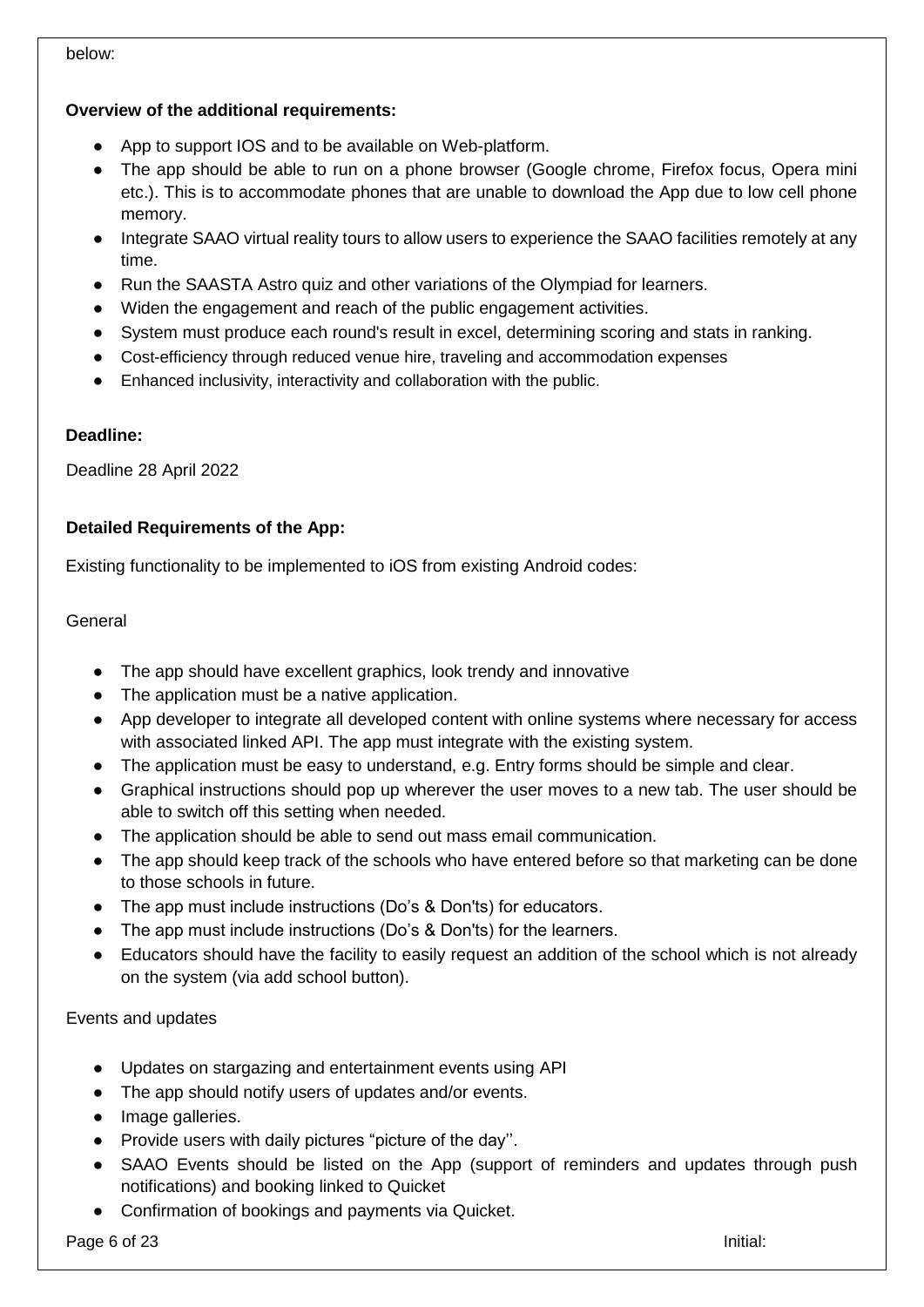● Health and Safety Protocols loaded onto App for Visitor Center

Public Lectures, Talks and Podcasts:

• The app should support the loading and updating of regular podcasts and series of podcasts from stakeholders and SAAO developed (either through linked websites or direct streaming).

Virtual Reality and Other online-based Tours

- Additional Information of Exhibitions on Display (QR Codes linked to additional info on Exhibitions).
- Access to VR tours of the facility and tours of stakeholder developed VR content accessed by app using deep linking/third party.

#### Educational Resources

- SAAO Video Workshop integration for Learners and Educators
- integrate a form for submitting workshop feedback and comments via an API for workshop feedback and comments.

### SAAO Astronomy Quizzes

• The app should incorporate the quiz functionality to embed the popular SAAO AstroQuiz.

#### **Olympiads**

- Able to upload questions and answers with formulae that consist of special characters, diagrams, photos, etc.
- Must have "radio buttons" for multiple answers to avoid choosing more than one answer.
- Should detect a break in the connectivity and not disqualify participants, also allowing participants to continue after interruption while maintaining participants allocated time.

#### **New Functionality**

#### **Desktops, Laptops and other Smart devices**

- Learners must also be able to use a desktop, laptop and other smart devices to sit for the Olympiad, e.g. use the school's computer lab.
- Users (educators /learners) must be able to edit, update and delete information on their school profile using their Smart devices and PCs.
- As Administrators, we should be able to view users profile at any time to monitor changes
- Users must be able to access the previous question papers with memorandums in preparation for the Olympiads exam on a data free mode.
- In the background the app or web-based platform must be able to assist the administrators to sort out the results of the participants for example by automatically selecting the top winners per subject.
- The participants/educators must be able to get instant alerts regarding any changes for example date and times of the examination. Notifications should pop up on the devices if the app has been installed as well as via emails.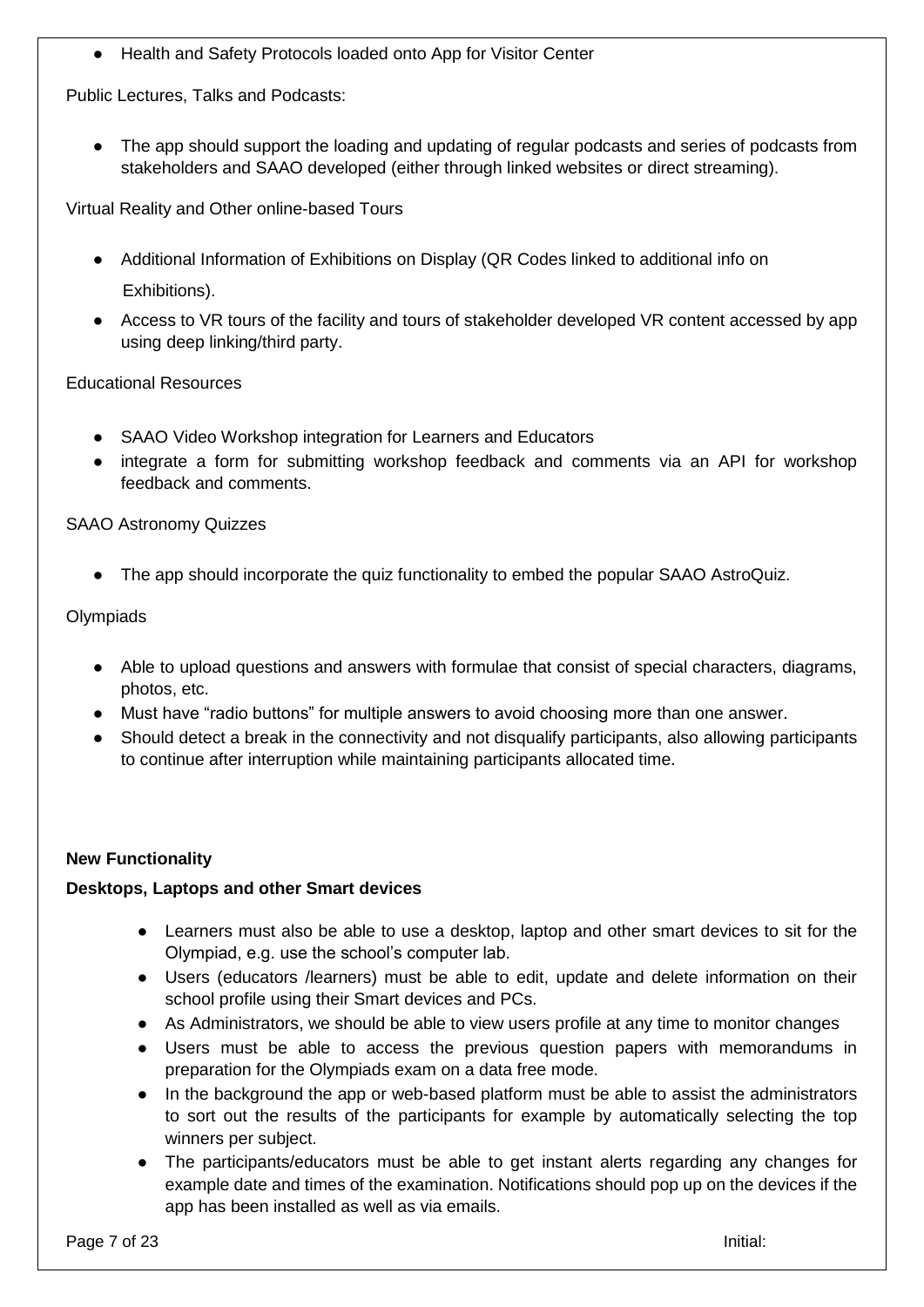- The participants must be given the passwords after the educator have enrolled them on the system and on the day of the examination, the participants should be able to login in without hassles
- **Language support:**

The app should support localisation in all official South African languages, and it should support media in these languages. Not all documents will be available in all languages. Translating (either media or the app itself) is not part of this RFQ. Should be set up with an English only dictionary but should make provision for future dictionaries.

### **Operating systems:**

The app must run under  $OS \ge 10$ , and must be available in the app store. Passing the app store review processes is a requirement. The app must also be available on web-platform.

#### **Retainer**

A contract that includes 12 months' monthly app management, maintenance and support, estimated at 12 hours per month. This includes:

App maintenance and support, keeping the app up-to-date and fixing errors, on-call support, and scope for additional features as required.

## **Copyright:**

All rights for the developed code are transferred to the NRF/SAAO. Further development of the code must be possible with freely available software running under Linux or macOS.

#### **4. Selection and Awarding of Contract**

This Quote/Bid is evaluated through a two-stage process.

## **Stage 1 – Selection of Qualified Bidders (from the compliant & technically qualified bids received)**

Procurement response/submission are evaluated against the Bid invitation specifications in accordance with the evaluation criteria and scoring set published in this procurement document. Respondents are required to read specification in conjunction with the corresponding evaluation selection criteria.

## **Stage 2 – Awarding of the Contract**

The qualifying response(s) / submissions(s) are evaluated on a fair and equal comparison basis taking into account all aspects of the proposals. The contract award criteria are:

**Price** - with the lowest priced Bid **on an equal and fair comparison basis** receiving the highest price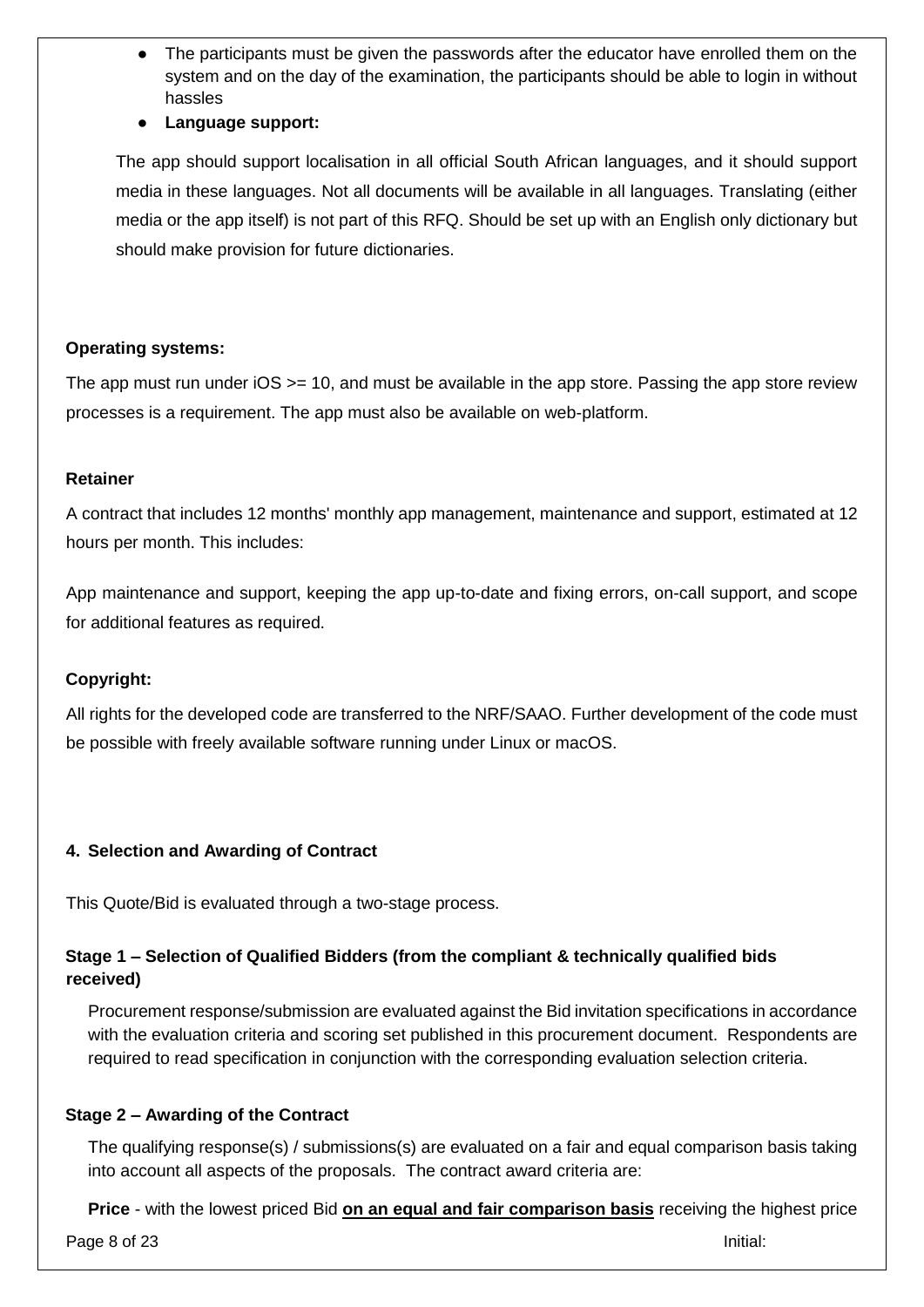score as set out in the 2017 Preference Regulations.

**Preference** - preference points as claimed in the preference claim form are added to the price ranking scores and the highest combined score is nominated for the contract award.

**Administration -** Contracts are awarded where Bidders have supplied the relevant administrative documentation.

## **5. Due Diligence of Supply Capacity and Capability**

#### $1.1.$ **5.1 Bidder's profile**

Bidder is required to provide a profile of themselves for evaluation of their capacity to supply the required equipment including resources, details of agency or distribution agreements that they hold as well as details of equipment that they manufacture.

#### $1.2.$ **5.2 Written references from South African Revenue Services**

Bidders must ensure compliance with their tax obligations. Bidders are required to submit their unique personal identification number (PIN) issued by SARS to enable the organ of state to view the taxpayers profile and tax status. Application for tax compliance status or pin may also be made via e-filing

#### $1.3.$ **5.3 Written references of good supply practices**

Bidder is required to provide written reference of its ethical and good practices through completion of the SBD8 in this procurement invitation.

#### $1.4.$ **5.4 Written references of good pricing practices**

Bidder is required to provide written reference of its non-involvement in price collusion through completion of the SBD9 in this procurement invitation.

#### $1.5.$ **5.5 Written declaration of interest between any parties in this procurement**

Bidder is required to provide written reference of its non-involvement with members of government and the National Research Foundation through completion of the SBD4 in this procurement invitation.

#### **6. Qualifying Thresholds for Selection (Stage 1) Evaluation**

Only procurement responses/ submissions that are 100% acceptable in terms of the Returnable Document List are evaluated.

Bids are scored utilising the following scoring systems set in each evaluation criteria: **Binary scoring** - where GO/NO GO scoring is applied, scores of "NO GO" are marked as failed Bidders that do not qualify in stage 1 are not considered in stage 2 – awarding.

## **7. Stage 1 - Selection on Specifications, Capabilities and Capacities**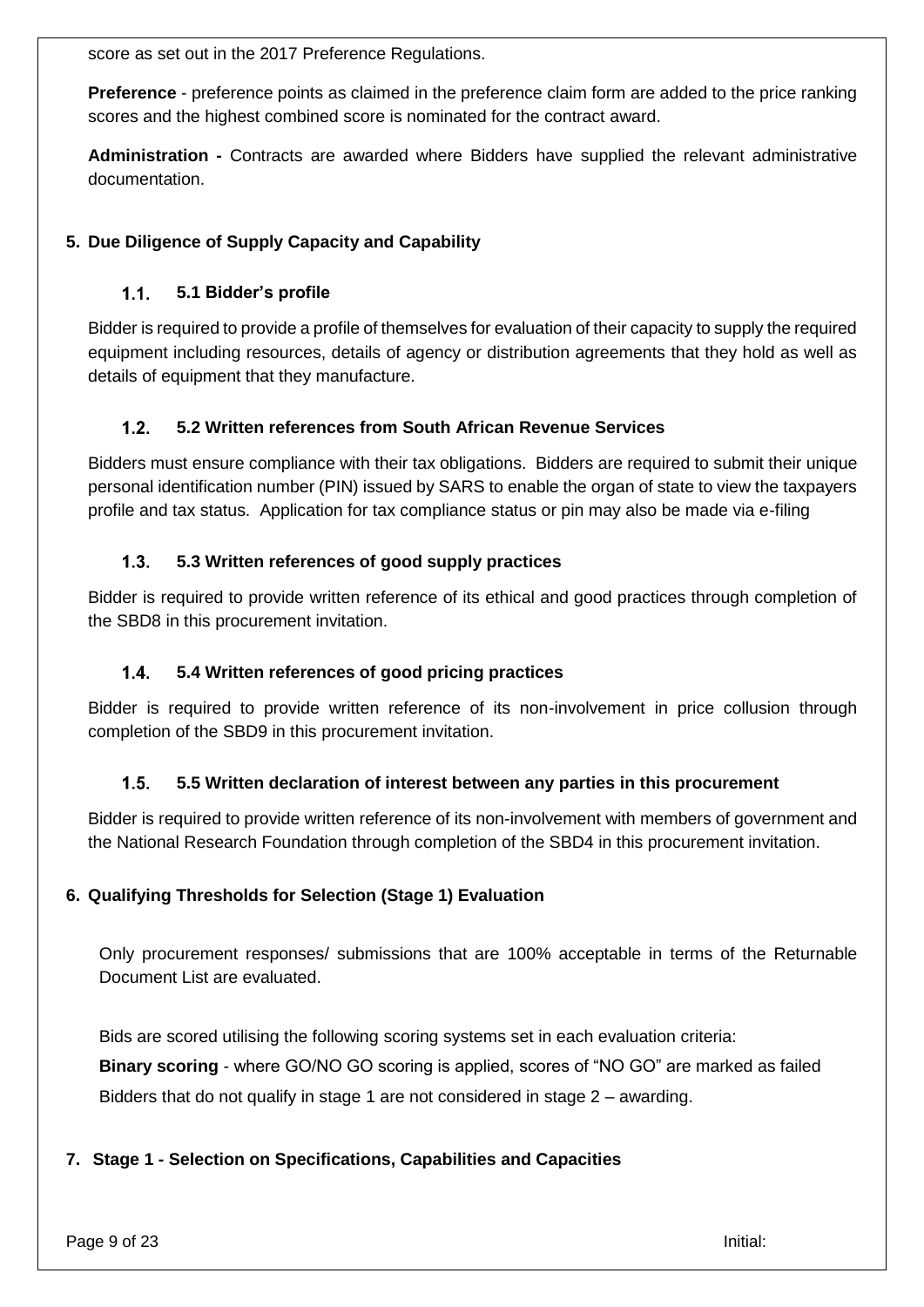The following scoring system is utilised for this evaluation, setting the points to be awarded and what this represents for each criteria in the matrix or to the entire matrix:

## Total Evaluation Score

.= [Score x weighting x No. of Evaluators]/[Maximum Score x 100 x No. of Evaluators]

|           | <b>SELECTION CRITERIA</b>                                                          |            | To be<br>completed by<br><b>Bidders</b> |           |
|-----------|------------------------------------------------------------------------------------|------------|-----------------------------------------|-----------|
| <b>No</b> | <b>GO/NO GO CRITERIA</b>                                                           | GO / NO GO | Yes                                     | <b>No</b> |
|           | Completed RFQ document                                                             | GO/NO GO   |                                         |           |
|           | Latest certified B-BBEE certificate or Affidavit                                   | GO/NO GO   |                                         |           |
|           | Bidders must score "GO" on all of the above to be considered for the next stage of |            |                                         |           |
|           | evaluation.                                                                        |            |                                         |           |

#### **8. Contract Management**

The award of this procurement is only completed once the contract or the contract form (SBD7) has been signed by the NRF and the appointed supply provider.

The contract is inclusive of services and contract conditions as specified in this document. Where the nature and quantity of supplies are not determinable at the commencement of this contract, this is detailed in the specification section. Where supplies are delivered quantity is variable as and when required, this is detailed in the specification section.

All supplies required in this procurement contract are supplied in accordance with the following subprocesses:

- Request a detailed quotation/ information/ up to date information of the supply required,  $\Box$
- Evaluation of the supply quotation/ information received against the contract and as and when required,  $\Box$ requirements as specified on the request for information,
- $\Box$  Where necessary, request either further detail,
- $\Box$  Where necessary, negotiate upon value of supply quoted, and
- $\Box$  The issue of an official Purchase Order for the agreed supply prior to the commencement of the delivery of such required supply.
- $\Box$  The Purchase Order above specifies the exact description and unit pricing as in this contract as well as the quantity, date of the required delivery and location of the delivery.

#### **9. Contract Period**

The contract commences with immediate effect upon the signing of the Contract Form – SBD7 and will continue for a duration of 6 months. The agreement may be terminated with one months' notice by either party or by mutual agreement the contract may be transferred to a company nominated by the supplier.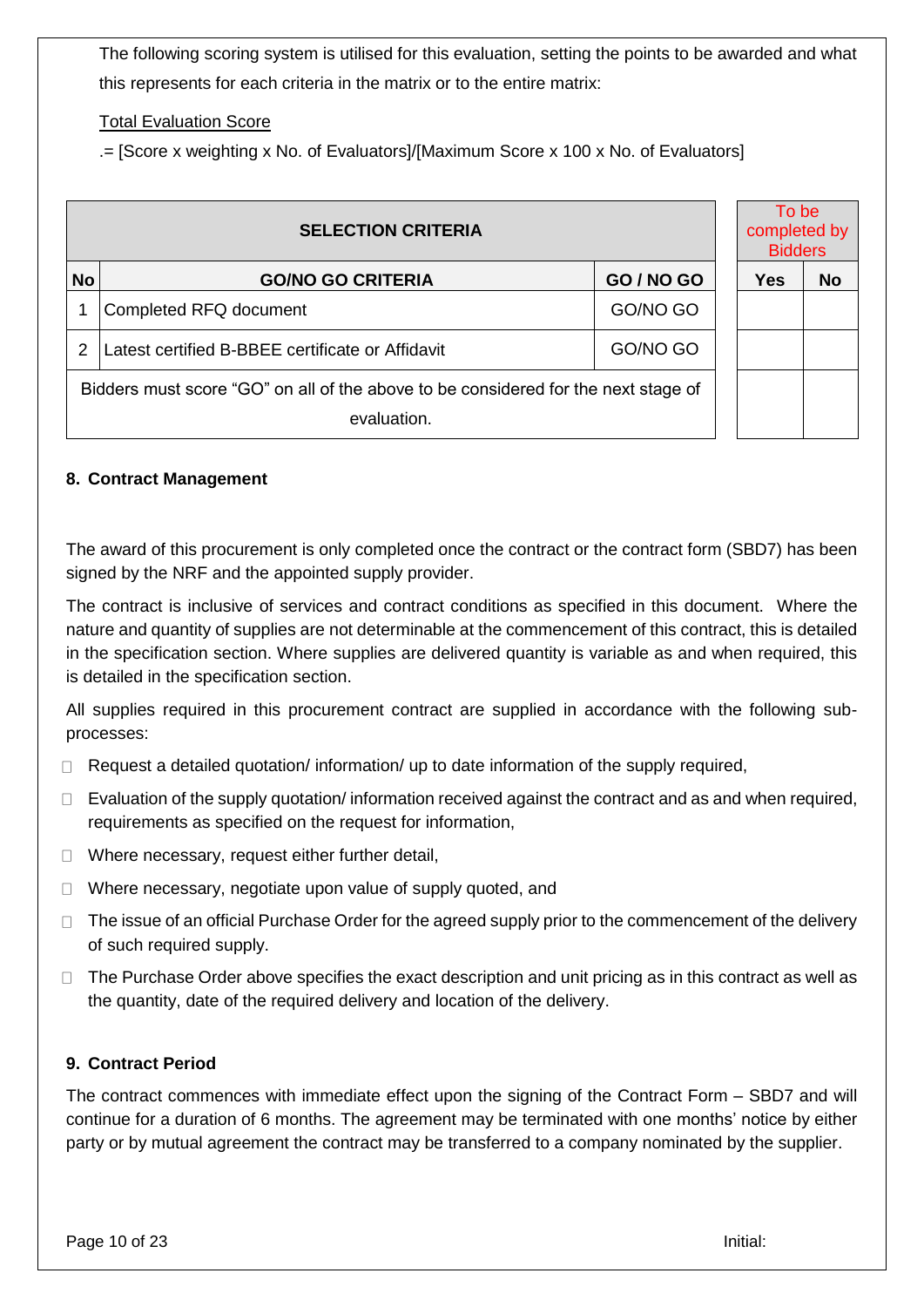#### **10. Delivery Verification**

NRF representative verifies both delivery and performance prior to signing a certificate of delivery / installation / progress milestone / commissioning evidencing such performance. The Contractor must ensure such signed approved verification accompanies the subsequent supplier invoice.

### **11. Supply Performance Management**

NRF's representative measures the performance of the supplier in terms of the levels set in the procurement invitation. Performance is also subject to an annual review. Poor performance is managed with the supplier as per the general clauses section. Penalties are applied for poor performance.

### **12. Payment**

The NRF undertakes to pay performance verified invoices in full within thirty (30) days from the receipt of the contractors' invoice(s).

No invoices for outstanding deliverables or for any unproductive or duplicated time spent by the service provider will be validated for payment. The NRF does not accept predating of invoices.

## **13. Pricing Schedule for the duration of the Contract**

 **(SBD 3.1)**

Only firm prices will be accepted. The price quoted is fully inclusive of all costs and taxes. No changes or extensions or additional ad hoc costs are accepted once the contract has been awarded.

Acceptable annual price variations to be negotiated through an annual agreement with the Supplier.

We have the right to cancel the contract if it is felt that prices are not market-related.

Detailed information is optional and is provided as annexures to the details provided below.

Bid price in South African currency, foreign exchange risk is for the account of the Bidder.

Pricing is subject to the addition of Preference Points as stipulated in the section below - Standard Bidding Document 6.1 Preference claim form

| OFFER TO BE VALID FO |  |  |  |
|----------------------|--|--|--|
|----------------------|--|--|--|

 $\overline{R}$  | 90 days FROM THE CLOSING DATE OF BID.

# BID PRICE IN RSA CURRENCY (ALL APPLICABLE TAXES INCLUDED)

| <b>ITE</b><br>M<br><b>NO</b> | <b>QUANTITY</b><br>(unit of<br>measure) | <b>DESCRIPTION OF SUPPLIES</b>                                                                 | <b>RATE/UNIT</b><br><b>PRICE</b><br>(per unit of<br>measure) | <b>BID/QUOTE</b><br><b>PRICE</b> |
|------------------------------|-----------------------------------------|------------------------------------------------------------------------------------------------|--------------------------------------------------------------|----------------------------------|
| 1                            | 12 months                               | Professional<br>Developer<br>App<br>as<br>per<br>requirements                                  |                                                              |                                  |
| $\overline{2}$               |                                         |                                                                                                |                                                              |                                  |
| 3                            |                                         |                                                                                                |                                                              |                                  |
|                              |                                         | Estimation of 12 working hours per month                                                       |                                                              |                                  |
|                              |                                         | TOTAL (inclusive of VAT) (pricing will be for the year)                                        |                                                              |                                  |
|                              |                                         | Products and services which will be required over the duration of the contract is dependent on |                                                              |                                  |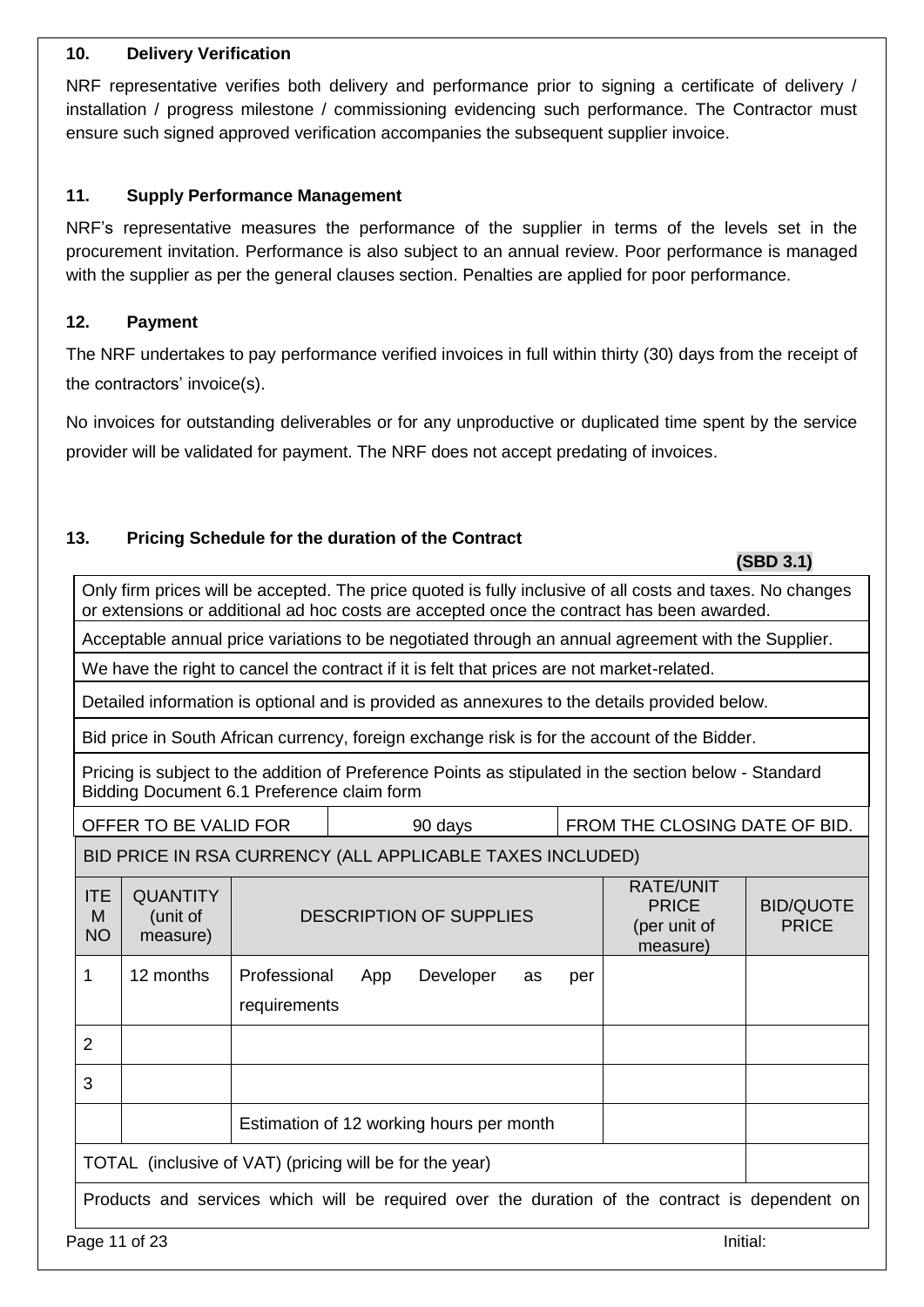| circumstance which cannot be determined in advance and are not restricted to the items included in the<br>initial purchase. |       |                          |                |  |
|-----------------------------------------------------------------------------------------------------------------------------|-------|--------------------------|----------------|--|
| The total value of the contract is limited to R500 000 over the contract period.                                            |       |                          |                |  |
| <b>B-BBEE STATUS LEVEL OF CONTRIBUTION</b>                                                                                  | Level | <b>Preference Points</b> | <b>Claimed</b> |  |
| (Per SBD 6.1 below)                                                                                                         |       |                          |                |  |
| Are detailed price schedules attached?                                                                                      | Yes   |                          | No             |  |
| Does the offer comply with the specification(s)?                                                                            | Yes   |                          | No             |  |
| If the offer does not comply to specification, indicate deviation(s) in a separate attached schedule.                       |       |                          |                |  |

## **14. Preference points claim form**

## **A: (SBD 6.1)**

## **PREFERENCE POINTS CLAIM FORM IN TERMS OF THE PREFERENTIAL PROCUREMENT REGULATIONS 2017**

This preference form must form part of all bids invited. It contains general information and serves as a claim form for preference points for Broad-Based Black Economic Empowerment (B-BBEE) Status Level of Contribution

#### **NB: BEFORE COMPLETING THIS FORM, BIDDERS MUST STUDY THE GENERAL CONDITIONS, DEFINITIONS AND DIRECTIVES APPLICABLE IN RESPECT OF B-BBEE, AS PRESCRIBED IN THE PREFERENTIAL PROCUREMENT REGULATIONS, 2017.**

## **1. GENERAL CONDITIONS**

- 1.1. The following preference point systems are applicable to all bids:
	- 1.1.1. the 80/20 system for requirements with a Rand value of up to R50 000 000 (all applicable taxes included); and
	- 1.1.2. the 90/10 system for requirements with a Rand value above R50 000 000 (all applicable taxes included).

## 1.2.

- 1.2.1. The value of this bid is estimated to not exceed R50 000 000 (all applicable taxes included) and therefore the 80 / 20 preference point system shall be applicable; or
- 1.3. Points for this bid shall be awarded for:
	- 1.3.1. Price; and
	- 1.3.2. B-BBEE Status Level of Contributor.
- 1.4. The maximum points for this bid are allocated as follows:

|                                                         | <b>POINTS</b> |
|---------------------------------------------------------|---------------|
| <b>PRICE</b>                                            | 80            |
| <b>B-BBEE STATUS LEVEL OF CONTRIBUTION</b>              | 20            |
| Total points for Price and B-BBEE score must not exceed | 100           |

- 1.5. Failure on the part of a bidder to submit proof of B-BBEE Status level of contributor together with the bid, will be interpreted to mean that preference points for B-BBEE status level of contribution are not claimed.
- 1.6. The purchaser reserves the right to require of a bidder, either before a bid is adjudicated or at any time subsequently, to substantiate any claim in regard to preferences, in any manner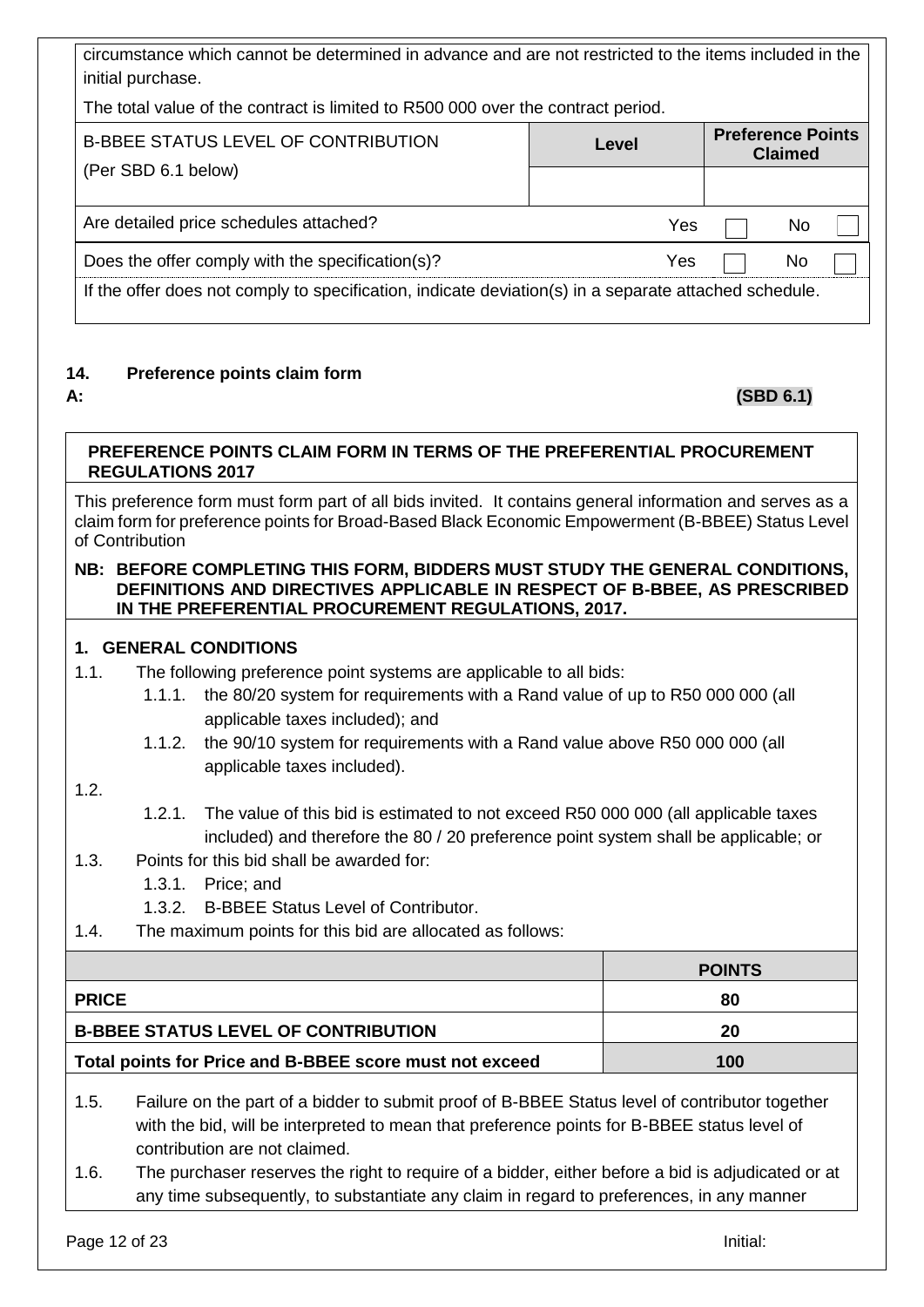required by the purchaser.

# **2. DEFINITIONS**

- 2.1. "**B-BBEE**" means broad-based black economic empowerment as defined in section 1 of the Broad-Based Black Economic Empowerment Act;
- 2.2. "**B-BBEE status level of contributor**" means the B-BBEE status of an entity in terms of a code of good practice on black economic empowerment, issued in terms of section 9(1) of the Broad-Based Black Economic Empowerment Act;
- 2.3. **"bid**" means a written offer in a prescribed or stipulated form in response to an invitation by an organ of state for the provision of goods or services, through price quotations, advertised competitive bidding processes or proposals;
- 2.4. "**Broad-Based Black Economic Empowerment Act**" means the Broad-Based Black Economic Empowerment Act, 2003 (Act No. 53 of 2003);
- 2.5. "**EME**" means an Exempted Micro Enterprise in terms of a code of good practice on black economic empowerment issued in terms of section 9 (1) of the Broad-Based Black Economic Empowerment Act;
- 2.6. "**functionality**" means the ability of a tenderer to provide goods or services in accordance with specifications as set out in the tender documents.
- 2.7. "**price**s" includes all applicable taxes less all unconditional discounts;
- 2.8. "**proof of B-BBEE status level of contributor**" means:
	- 2.8.1. B-BBEE Status level certificate issued by an authorized body or person;
	- 2.8.2. A sworn affidavit as prescribed by the B-BBEE Codes of Good Practice;
	- 2.8.3. Any other requirement prescribed in terms of the B-BBEE Act;
- 2.9. **"QSE**" means a qualifying small business enterprise in terms of a code of good practice on black economic empowerment issued in terms of section 9 (1) of the Broad-Based Black Economic Empowerment Act;
- 2.10. "**rand value**" means the total estimated value of a contract in Rand, calculated at the time of bid invitation, and includes all applicable taxes;

# **3. POINTS AWARDED FOR PRICE**

3.1. THE 80/20 PREFERENCE POINT SYSTEMS

A maximum of 80 points is allocated for price on the following basis:

$$
Ps = 80\left(1 - \frac{Pt - P \min}{P \min}\right)
$$

## **Where**

- Ps = Points scored for price of bid under consideration
- Pt = Price of bid under consideration
- Pmin = Price of lowest acceptable bid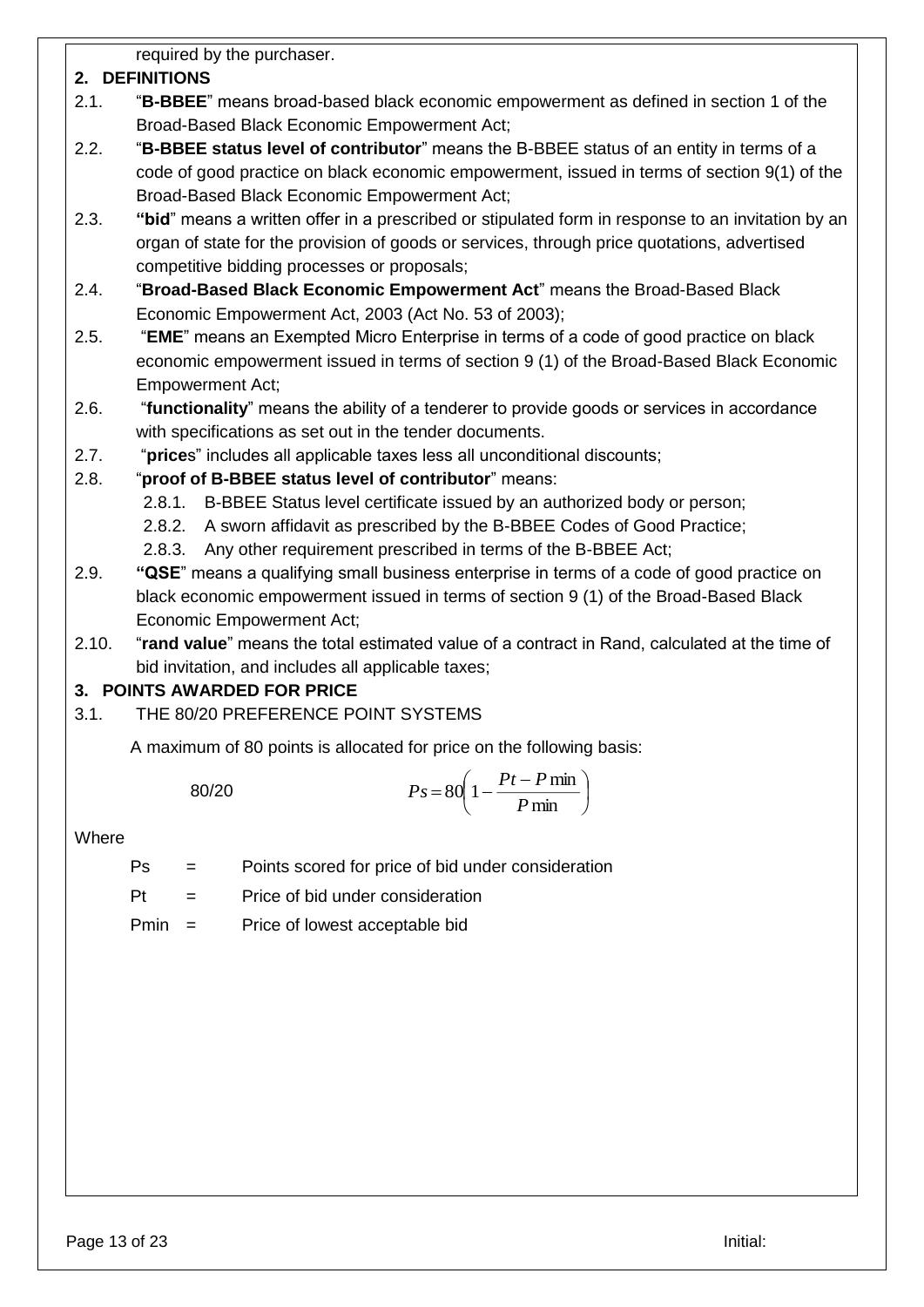## **4. POINTS AWARDED FOR B-BBEE STATUS LEVEL OF CONTRIBUTOR**

4.1. In terms of Regulation 6 (2) and 7 (2) of the Preferential Procurement Regulations, preference points must be awarded to a bidder for attaining the B-BBEE status level of contribution in accordance with the table below:

| <b>B-BBEE Status Level of</b><br><b>Contributor</b> | <b>Number of points</b><br>(80/20 system) |
|-----------------------------------------------------|-------------------------------------------|
|                                                     | 20                                        |
| 2                                                   | 18                                        |
| 3                                                   | 14                                        |
| 4                                                   | 12                                        |
| 5                                                   | 8                                         |
| 6                                                   | 6                                         |
|                                                     | 4                                         |
| 8                                                   | 2                                         |
| Non-compliant<br>contributor                        |                                           |

## **5. BID DECLARATION**

- 5.1. Bidders who claim points in respect of B-BBEE Status Level of Contribution must complete the following:
- **6. B-BBEE STATUS LEVEL OF CONTRIBUTOR CLAIMED IN TERMS OF PARAGRAPHS 1.4 AND 4.1**
- 6.1. B-BBEE Status Level of Contributor: . = ………(maximum of 20 points)

(Points claimed in respect of paragraph 7.1 must be in accordance with the table reflected in paragraph 4.1 and must be substantiated by relevant proof of B-BBEE status level of contributor.

## **7. SUB-CONTRACTING**

7.1. Will any portion of the contract be sub-contracted?

(Tick applicable box)

| .<br>◠ |
|--------|
|--------|

## 7.1.1. If yes, indicate:

- 7.1.1.1. What percentage of the contract will be subcontracted............…………….…………%
- 7.1.1.2. The name of the sub-contractor…………………………………………………………..
- 7.1.1.3. The B-BBEE status level of the sub-contractor......................................……………..
- 7.1.1.4. Whether the sub-contractor is an EME or QSE

(Tick applicable box)

| $\overline{M}$ |  |  |
|----------------|--|--|
|                |  |  |

7.1.1.5. Specify, by ticking the appropriate box, if subcontracting with an enterprise in terms of Preferential Procurement Regulations, 2017:

| Designated Group: An EME or QSE which is at last 51% owned<br>by: | <b>EME</b> | <b>QSE</b> |
|-------------------------------------------------------------------|------------|------------|
| <b>Black people</b>                                               |            |            |
| Black people who are youth                                        |            |            |
| Black people who are women                                        |            |            |
| Page 14 of 23                                                     |            | Initial:   |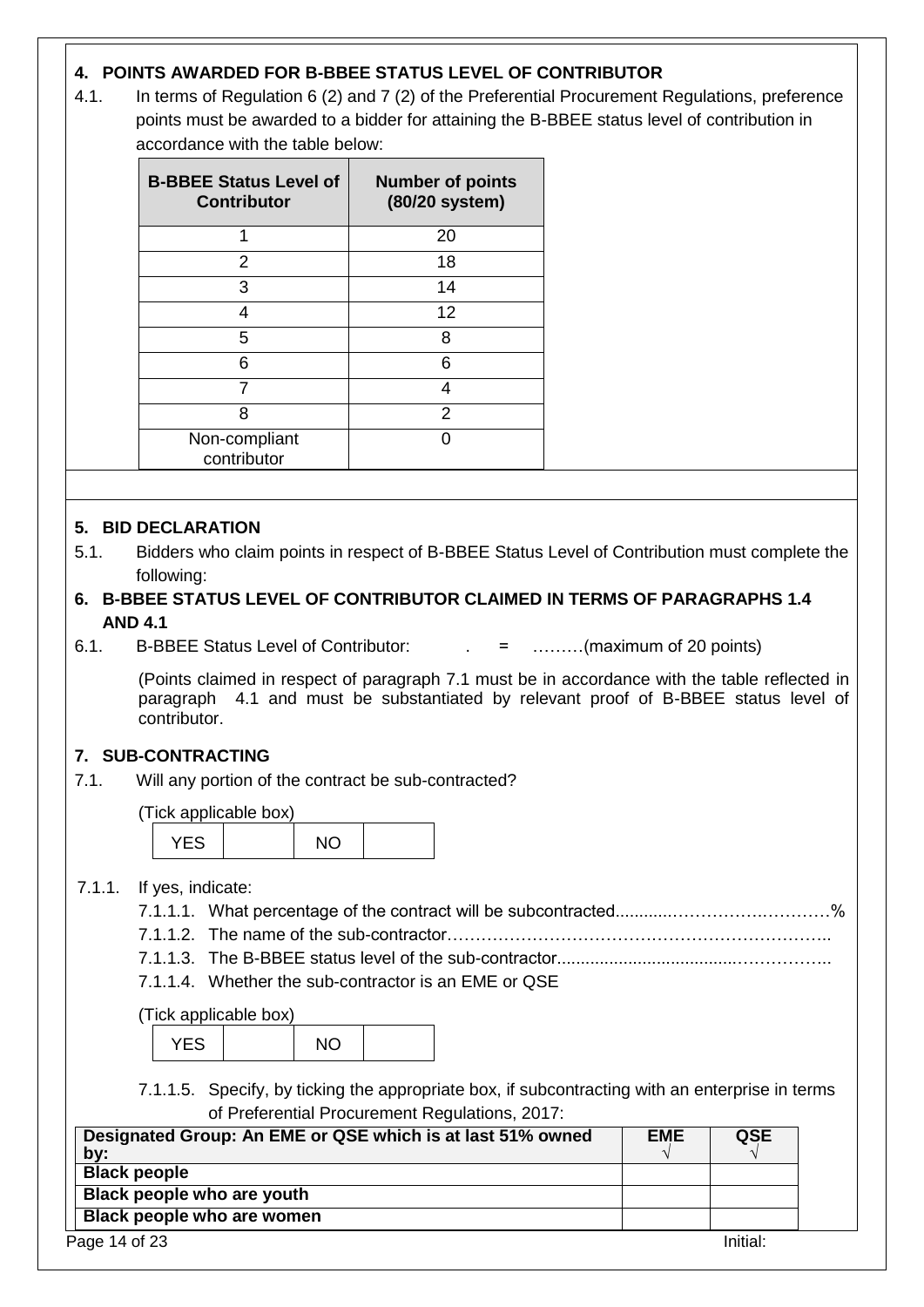|                                                                                                                                              | <b>Black people with disabilities</b>                                                         |  |  |  |  |  |
|----------------------------------------------------------------------------------------------------------------------------------------------|-----------------------------------------------------------------------------------------------|--|--|--|--|--|
| Black people living in rural or underdeveloped areas or townships                                                                            |                                                                                               |  |  |  |  |  |
| <b>Cooperative owned by black people</b><br>Black people who are military veterans                                                           |                                                                                               |  |  |  |  |  |
|                                                                                                                                              | $\overline{\text{OR}}$                                                                        |  |  |  |  |  |
|                                                                                                                                              | <b>Any EME</b>                                                                                |  |  |  |  |  |
| <b>Any QSE</b>                                                                                                                               |                                                                                               |  |  |  |  |  |
| 8.                                                                                                                                           | <b>DECLARATION WITH REGARD TO COMPANY/FIRM</b>                                                |  |  |  |  |  |
| 8.1.                                                                                                                                         |                                                                                               |  |  |  |  |  |
| 8.2.                                                                                                                                         |                                                                                               |  |  |  |  |  |
| 8.3.                                                                                                                                         |                                                                                               |  |  |  |  |  |
| 8.4.                                                                                                                                         | <b>TYPE OF COMPANY/ FIRM</b>                                                                  |  |  |  |  |  |
|                                                                                                                                              | Partnership/Joint Venture / Consortium                                                        |  |  |  |  |  |
|                                                                                                                                              | One person business/sole propriety                                                            |  |  |  |  |  |
|                                                                                                                                              | Close corporation                                                                             |  |  |  |  |  |
|                                                                                                                                              | Company                                                                                       |  |  |  |  |  |
|                                                                                                                                              | (Pty) Limited                                                                                 |  |  |  |  |  |
|                                                                                                                                              | <b>[TICK APPLICABLE BOX]</b>                                                                  |  |  |  |  |  |
|                                                                                                                                              |                                                                                               |  |  |  |  |  |
| 8.5.                                                                                                                                         | DESCRIBE PRINCIPAL BUSINESS ACTIVITIES                                                        |  |  |  |  |  |
|                                                                                                                                              |                                                                                               |  |  |  |  |  |
|                                                                                                                                              |                                                                                               |  |  |  |  |  |
|                                                                                                                                              |                                                                                               |  |  |  |  |  |
| 8.6.                                                                                                                                         | <b>COMPANY CLASSIFICATION</b>                                                                 |  |  |  |  |  |
|                                                                                                                                              | Manufacturer                                                                                  |  |  |  |  |  |
|                                                                                                                                              | Supplier                                                                                      |  |  |  |  |  |
|                                                                                                                                              | Professional service provider<br>$\mathbb{R}^n$                                               |  |  |  |  |  |
|                                                                                                                                              | Other service providers, e.g. transporter, etc.                                               |  |  |  |  |  |
|                                                                                                                                              | [TICK APPLICABLE BOX]                                                                         |  |  |  |  |  |
|                                                                                                                                              |                                                                                               |  |  |  |  |  |
| 8.7.                                                                                                                                         |                                                                                               |  |  |  |  |  |
| 8.8.                                                                                                                                         | I/we, the undersigned, who is / are duly authorised to do so on behalf of the company/firm,   |  |  |  |  |  |
|                                                                                                                                              | certify that the points claimed, based on the B-BBE status level of contributor indicated in  |  |  |  |  |  |
| paragraphs 1.4 and 6.1 of the foregoing certificate, qualifies the company/ firm for the<br>preference(s) shown and I / we acknowledge that: |                                                                                               |  |  |  |  |  |
|                                                                                                                                              | 8.8.1. The information furnished is true and correct;                                         |  |  |  |  |  |
|                                                                                                                                              | 8.8.2. The preference points claimed are in accordance with the General Conditions as         |  |  |  |  |  |
|                                                                                                                                              | indicated in paragraph 1 of this form;                                                        |  |  |  |  |  |
|                                                                                                                                              | 8.8.3. In the event of a contract being awarded as a result of points claimed as shown in     |  |  |  |  |  |
|                                                                                                                                              | paragraphs 1.4 and 6.1, the contractor may be required to furnish documentary proof to        |  |  |  |  |  |
|                                                                                                                                              | the satisfaction of the purchaser that the claims are correct;                                |  |  |  |  |  |
|                                                                                                                                              | 8.8.4. If the B-BBEE status level of contributor has been claimed or obtained on a fraudulent |  |  |  |  |  |
|                                                                                                                                              | basis or any of the conditions of contract have not been fulfilled, the purchaser may, in     |  |  |  |  |  |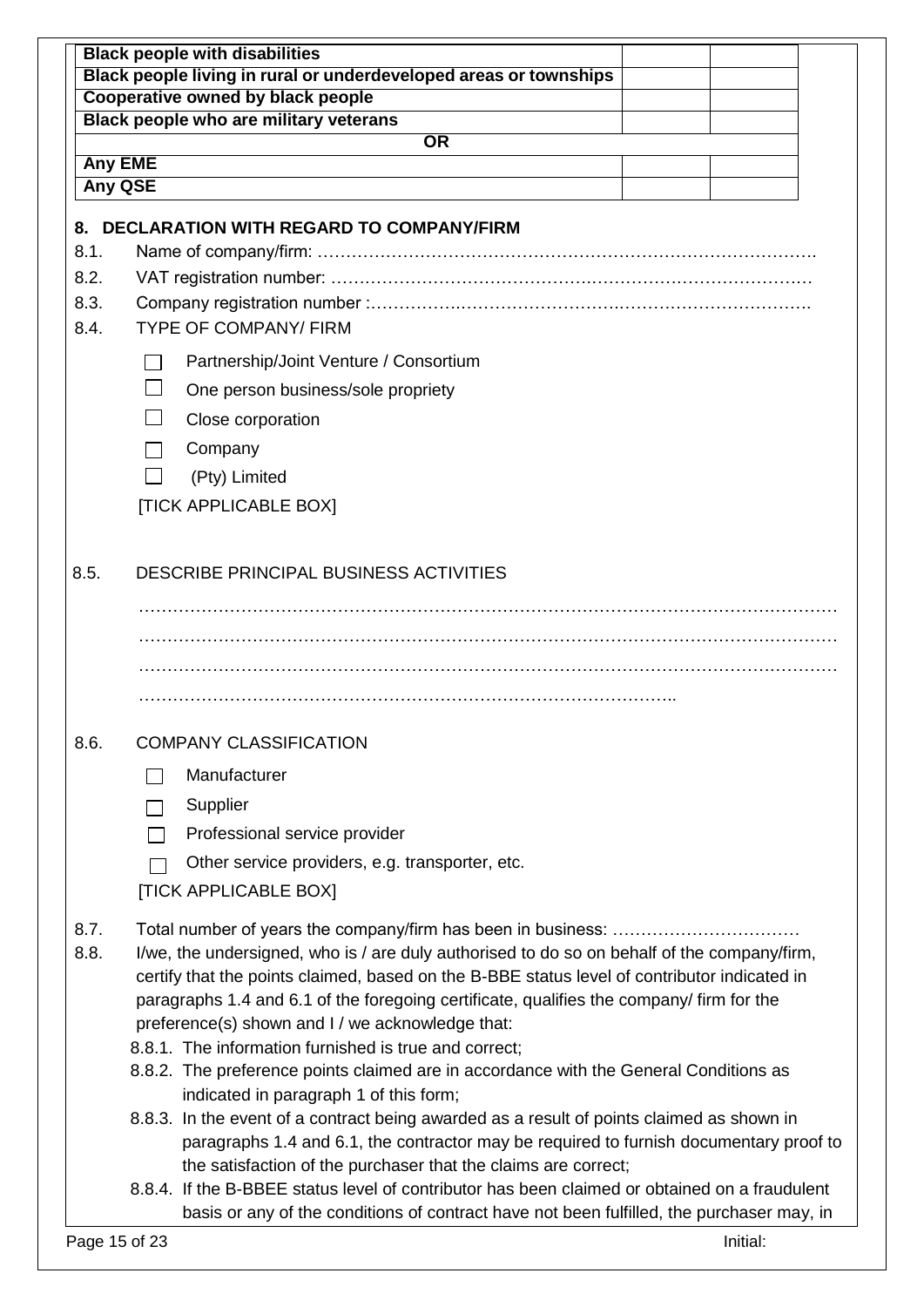addition to any other remedy it may have –

- 8.8.4.1. disqualify the person from the bidding process;
- 8.8.4.2. recover costs, losses or damages it has incurred or suffered as a result of that person's conduct;
- 8.8.4.3. cancel the contract and claim any damages which it has suffered as a result of having to make less favourable arrangements due to such cancellation;
- 8.8.4.4. recommend that the bidder or contractor, its shareholders and directors, or only the shareholders and directors who acted on a fraudulent basis, be restricted by the National Treasury from obtaining business from any organ of state for a period not exceeding 10 years, after the audi alteram partem (hear the other side) rule has been applied; and
- 8.8.4.5. forward the matter for criminal prosecution.

| <b>WITNESSES</b>       |                                 |
|------------------------|---------------------------------|
| 1.<br>$\overline{2}$ . | .<br>SIGNATURE(S) OF BIDDERS(S) |
|                        | DATE:                           |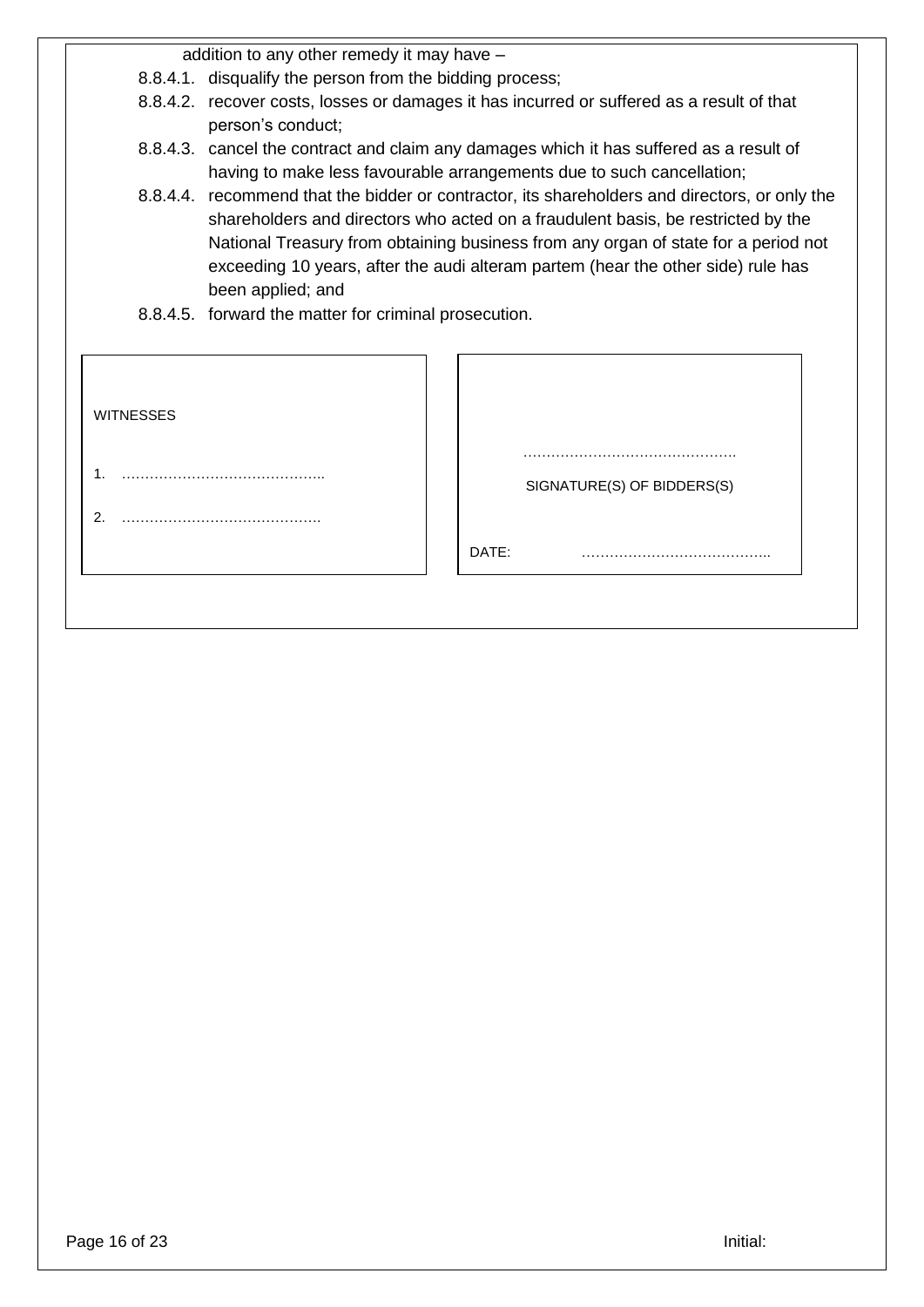#### **15. Conditions of Contract**

## a) NATIONAL TREASURY GENERAL CONDITIONS OF CONTRACT

General Conditions of Contract, as issued by National Treasury and published on their website and on the NRF's website [\(www.nrf.ac.za](http://www.nrf.ac.za/) Click on "Procurement" and select "Supplier Registration"), are part of this contractual agreement as set out in the Contract Form SBD7.

## b) CLAUSES IN THIS BID INVITATION CONDITIONS OF CONTRACT

All clauses stipulated in this quotation in accordance with the Contract Form SBD7 form part of the Contract.

c) BID RESPONSE PREPARATION COSTS

The NRF is **NOT** liable for any costs incurred by a bidder in the process of responding to this Bid, including on-site presentations and the proposal a service provider may make and/or submit.

### d) CANCELLATION PRIOR TO CONTRACTING

The NRF has the right to withdraw and cancel this procurement invitation prior to signing the SBD7 contract form.

- e) LATE BIDS/OFFERS/QUOTATIONS ARE NOT CONSIDERED
- f) COLLUSION, FRAUD AND CORRUPTION IS PROSECUTED TO THE FULL EXTENT OF THE LAW
- g) CONFIDENTIALITY OF CONTRACT IS MAINTAINED BY BOTH PARTIES INCLUSIVE OF INFORMATION PROVIDED IN THE PROCUREMENT INVITATION
- h) ALL SUBMITTED DOCUMENTATION IS PERMITTED TO BE VALIDATED BY THE RESPECTIVE TECHNICAL BODY OR ORGANISATION
- i) PRESENTATIONS AND PROOF OF FUNCTIONALITY IS PROVIDED WHERE REQUESTED
- j) INTELLECTUAL PROPERTY PROVIDED IN THE BID INVITATION

The ownership and intellectual property rights of all designs, specifications, programming code and all other documentation provided by the NRF to the Contractor remain the property of the NRF

k) INTELLECTUAL PROPERTY CONTAINED IN THE DELIVERABLES

The ownership and intellectual property rights of all designs, specifications, programming code and all other documentation required as part of the delivery to the NRF is transferred to the NRF.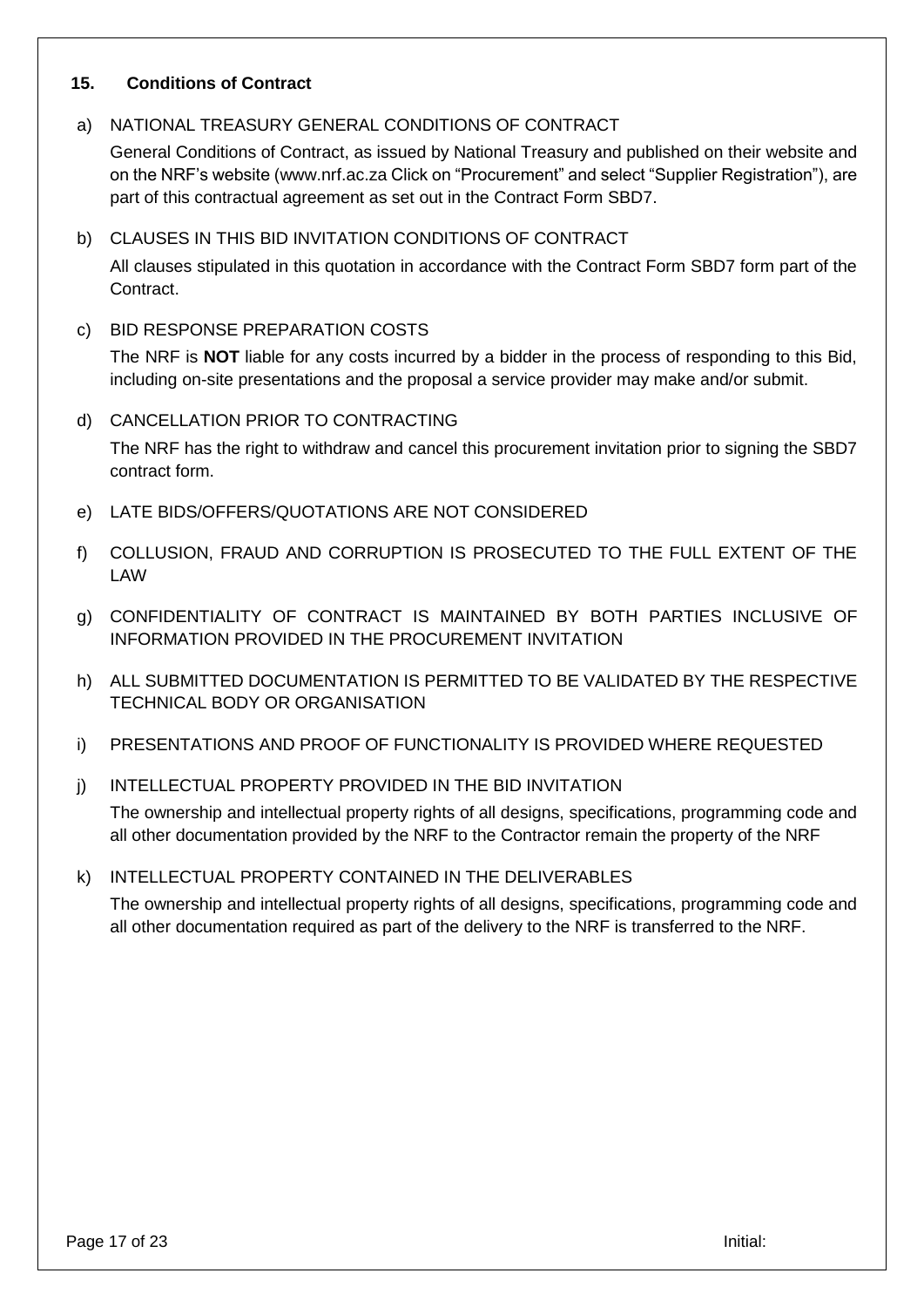### **16. Supplier due diligence**

### **16.1 DECLARATION OF INTEREST (SBD 4)**

Any legal person, including persons employed by the State<sup>1</sup>, or persons having a kinship with persons employed by the State, including a blood relationship, may make an offer or offers in terms of this invitation to Bid (includes an advertised competitive Bid, a limited Bid, a proposal or written price quotation). In view of possible allegations of favouritism, should the resulting Bid, or part thereof, be awarded to persons employed by the State, or to persons connected with or related to them, it is required that the Bidder or his/her authorised representative, declare his/her position in relation to the evaluating/adjudicating authority where:

- The Bidder is employed by the State; and/or
- The legal person on whose behalf the Bidding Document is signed, has a relationship with persons/s person who is/are involved in the evaluation and or adjudication of the Bid(s), or where it is known that such a relationship exists between the person or persons for or on whose behalf the declarant acts and persons who are involved with the evaluation and/or adjudication of the Bid.

In order to give effect to the above, the following questionnaire must be completed and submitted with this Bid.

| Full Name of Bidder or his/her representative:                                                                                                                                                                                     |  |     |           |  |
|------------------------------------------------------------------------------------------------------------------------------------------------------------------------------------------------------------------------------------|--|-----|-----------|--|
| <b>Identity Number:</b>                                                                                                                                                                                                            |  |     |           |  |
| Position occupied in the Company (director, trustee, shareholder <sup>2</sup> ,<br>member):                                                                                                                                        |  |     |           |  |
| Registration number of company, enterprise, close corporation,<br>partnership agreement or trust:                                                                                                                                  |  |     |           |  |
| Tax Reference Number:                                                                                                                                                                                                              |  |     |           |  |
| <b>VAT Registration Number:</b>                                                                                                                                                                                                    |  |     |           |  |
| The names of all directors/trustees/shareholders/members, their<br>individual identity numbers, tax reference numbers and, if<br>applicable, employee/PERSAL numbers must be indicated in last<br>paragraph of this SBD4 document. |  |     |           |  |
| Schedule attached with the above details for all<br>directors/members/shareholders                                                                                                                                                 |  | Yes | <b>No</b> |  |
| Are you or any person connected with the Bidder presently employed by the state?<br>If so, furnish the following particulars in an attached schedule:                                                                              |  | Yes | <b>No</b> |  |
| Name of person/ director/ trustee/ shareholder/member:                                                                                                                                                                             |  |     |           |  |
| Name of state institution at which you or the person connected to the Bidder is<br>employed                                                                                                                                        |  |     |           |  |
| Position occupied in the state institution                                                                                                                                                                                         |  |     |           |  |

Page 18 of 23 Initial: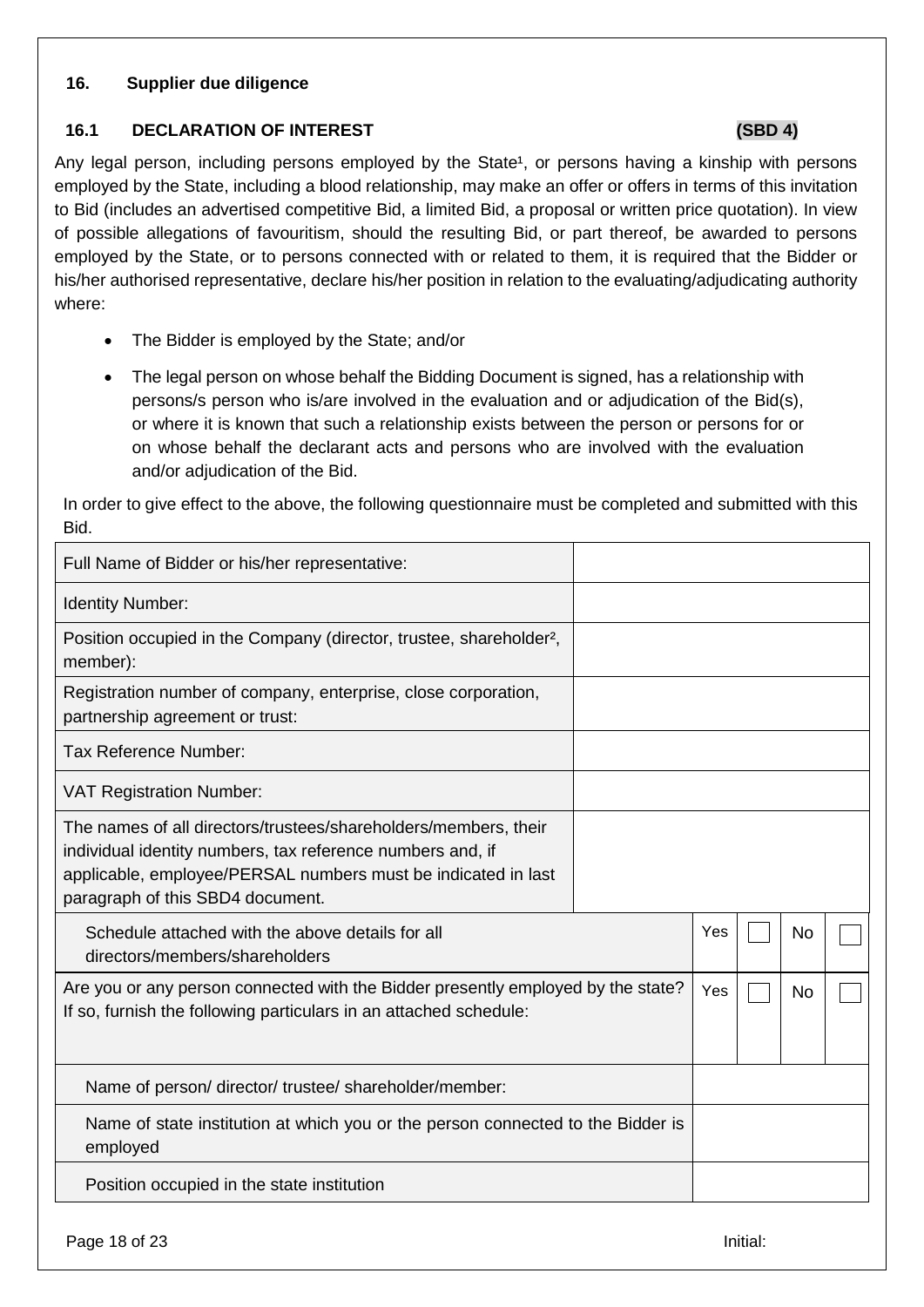| Any other particulars:                                                                                                                                                                                                                                                                                                                                                                                         |                                                                                                                                                                                                                                     |                                       |  |                                                 |  |
|----------------------------------------------------------------------------------------------------------------------------------------------------------------------------------------------------------------------------------------------------------------------------------------------------------------------------------------------------------------------------------------------------------------|-------------------------------------------------------------------------------------------------------------------------------------------------------------------------------------------------------------------------------------|---------------------------------------|--|-------------------------------------------------|--|
| If you are presently employed by the State, did you obtain the appropriate<br>authority to undertake remunerative work outside employment in the public<br>sector? If Yes, did you attach proof of such authority to the Bid document? If No,<br>furnish reasons for non-submission of such proof as an attached schedule<br>(Note: Failure to submit proof of such authority, where applicable, may result in |                                                                                                                                                                                                                                     |                                       |  | No                                              |  |
| the disqualification of the Bid.)                                                                                                                                                                                                                                                                                                                                                                              |                                                                                                                                                                                                                                     |                                       |  |                                                 |  |
|                                                                                                                                                                                                                                                                                                                                                                                                                | Did you or your spouse or any of the company's directors/ trustees /shareholders<br>/members or their spouses conduct business with the State in the previous<br>twelve months? If so, furnish particulars as an attached schedule: |                                       |  | No                                              |  |
| Do you, or any person connected with the Bidder, have any relationship (family,<br>friend, other) with a person employed by the State and who may be involved with<br>the evaluation and or adjudication of this Bid? If so, furnish particulars as an<br>attached schedule.                                                                                                                                   |                                                                                                                                                                                                                                     |                                       |  | No                                              |  |
| Are you, or any person connected with the Bidder, aware of any relationship<br>(family, friend, other) between any other Bidder and any person employed by the<br>State who may be involved with the evaluation and or adjudication of this Bid? If<br>so, furnish particulars as an attached schedule:                                                                                                        |                                                                                                                                                                                                                                     |                                       |  | No                                              |  |
| for this contract? If so, furnish particulars as an attached schedule:                                                                                                                                                                                                                                                                                                                                         | Do you or any of the directors/ trustees/ shareholders/ members of the company<br>have any interest in any other related companies whether or not they are bidding                                                                  | Yes                                   |  | No                                              |  |
| Full details of directors/trustees/members/shareholders                                                                                                                                                                                                                                                                                                                                                        |                                                                                                                                                                                                                                     |                                       |  |                                                 |  |
| <b>Full Name</b>                                                                                                                                                                                                                                                                                                                                                                                               | <b>Identity Number</b>                                                                                                                                                                                                              | Personal<br>Income<br>Tax<br>Referenc |  | <b>State</b><br>Employee<br>Number /<br>Payroll |  |
|                                                                                                                                                                                                                                                                                                                                                                                                                |                                                                                                                                                                                                                                     |                                       |  |                                                 |  |
|                                                                                                                                                                                                                                                                                                                                                                                                                |                                                                                                                                                                                                                                     |                                       |  |                                                 |  |
|                                                                                                                                                                                                                                                                                                                                                                                                                |                                                                                                                                                                                                                                     |                                       |  |                                                 |  |
|                                                                                                                                                                                                                                                                                                                                                                                                                |                                                                                                                                                                                                                                     |                                       |  |                                                 |  |
|                                                                                                                                                                                                                                                                                                                                                                                                                |                                                                                                                                                                                                                                     |                                       |  |                                                 |  |
|                                                                                                                                                                                                                                                                                                                                                                                                                |                                                                                                                                                                                                                                     |                                       |  |                                                 |  |
|                                                                                                                                                                                                                                                                                                                                                                                                                | Schedule attached with the above details for all directors/members/shareholders                                                                                                                                                     |                                       |  | <b>YES</b><br><b>NO</b>                         |  |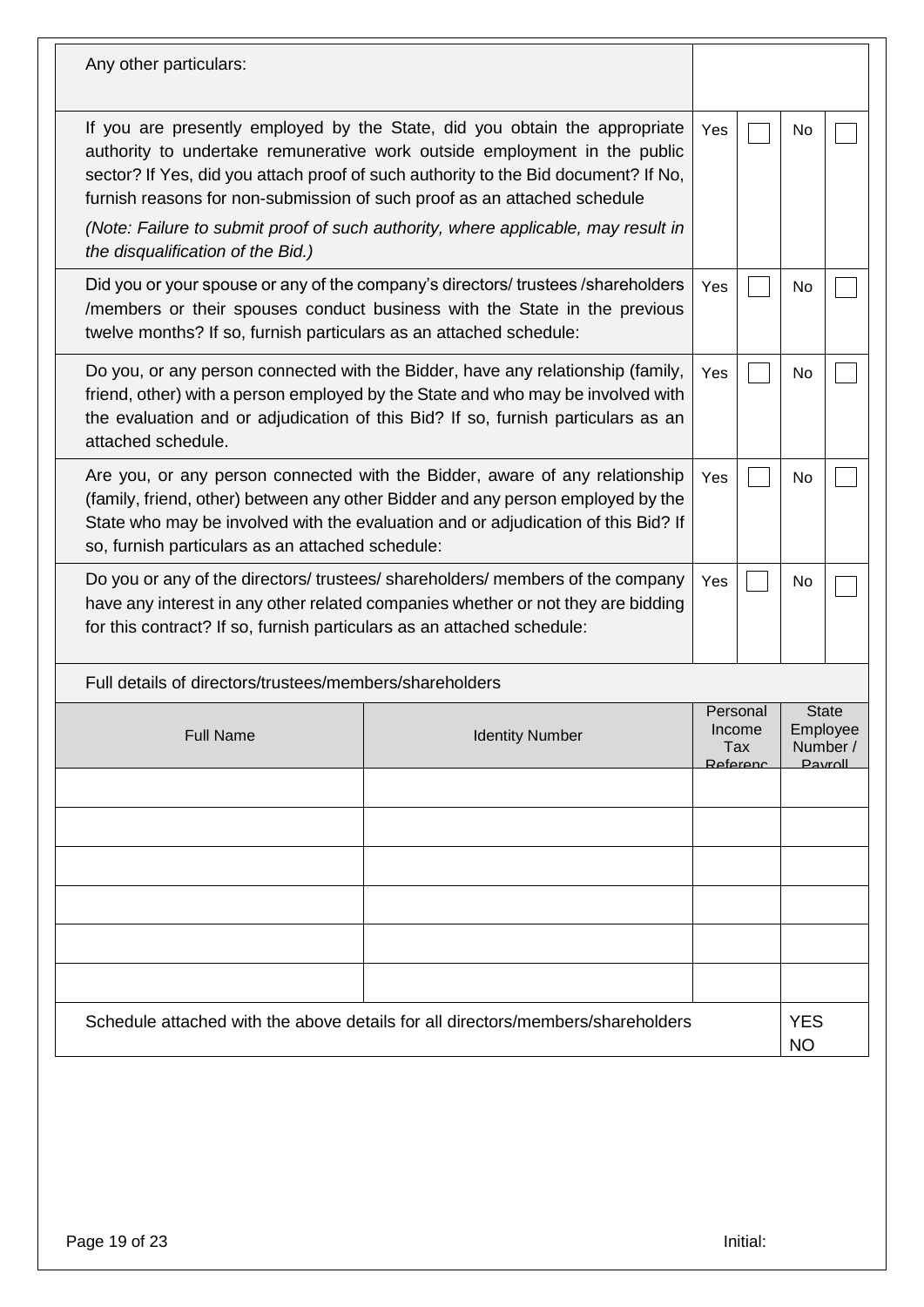| <b>16.2 DECLARATION OF BIDDER'S PAST SCM PRACTICES</b>                                                                                                                                                                                             |     | (SBD 8) |    |  |
|----------------------------------------------------------------------------------------------------------------------------------------------------------------------------------------------------------------------------------------------------|-----|---------|----|--|
| Is the Bidder or any of its directors listed on the National Treasury's Database of<br>Restricted Suppliers as companies or persons prohibited from doing business<br>with the public sector? If Yes, furnish particulars as an attached schedule. | Yes |         | No |  |
| Is the Bidder or any of its directors listed on the Register for Tender Defaulters in<br>terms of Section 29 of the Prevention and Combating of Corrupt Activities Act (No<br>12 of 2004)? If Yes, furnish particulars as an attached schedule.    | Yes |         | No |  |
| Was the Bidder or any of its directors convicted by a court of law (including a court<br>outside of the Republic of South Africa) for fraud or corruption during the past five<br>years? If Yes, furnish particulars as an attached schedule.      | Yes |         | No |  |
| Was any contract between the Bidder and any organ of state terminated during<br>the past five years on account of failure to perform on or comply with the contract?<br>If Yes, furnish particulars as an attached schedule:                       | Yes |         | No |  |
| The Database of Restricted Suppliers and Register for Tender Defaulters resides on the National<br>Treasury's website (www.treasury.gov.za) and can be accessed by clicking on its link at the bottom of<br>the their home page.                   |     |         |    |  |

**r**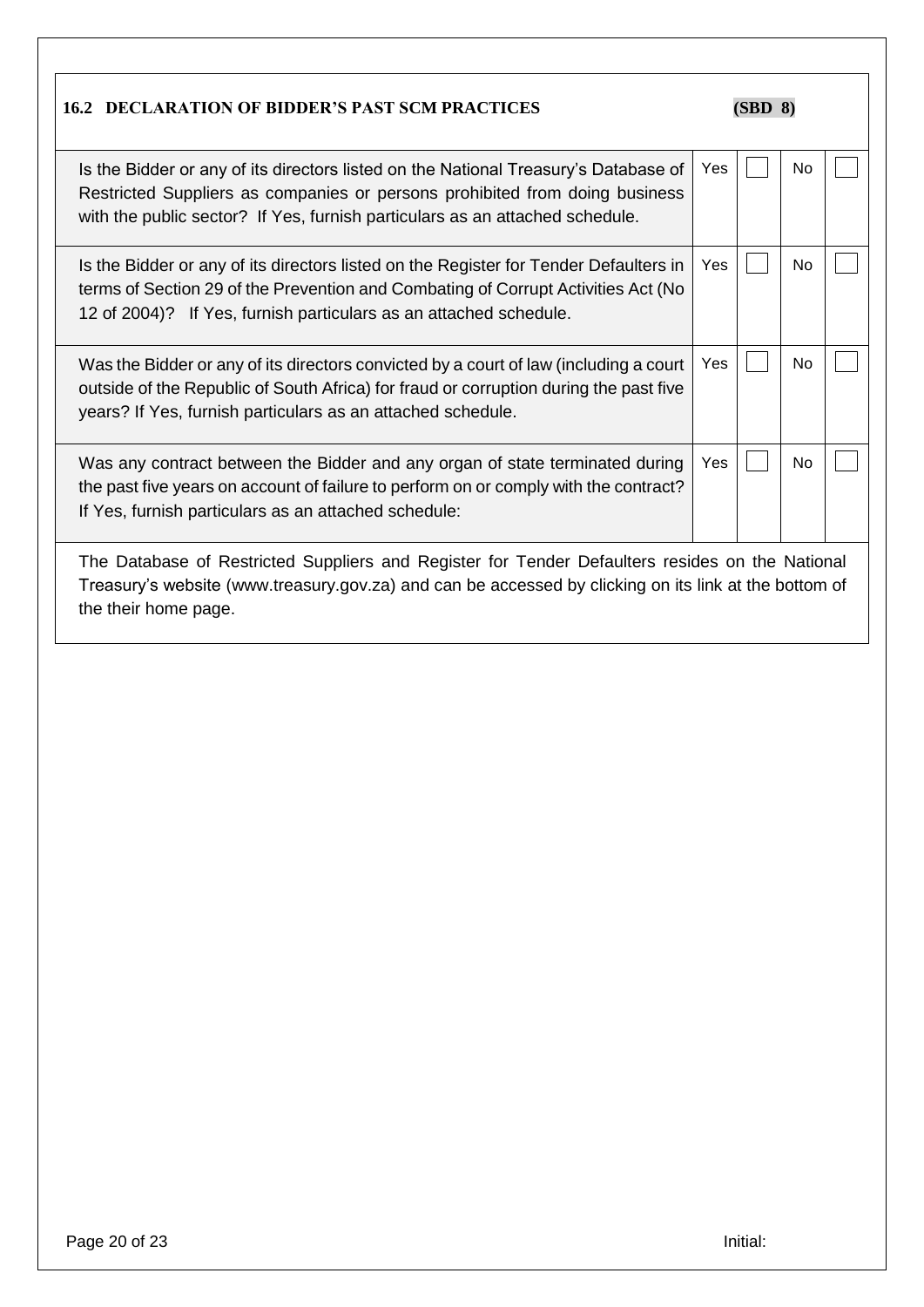# **16.3 CERTIFICATE OF INDEPENDENT BID DETERMINATION (SBD 9)**

| I, the undersigned, in submitting this Bid in response to the invitation for the Bid made by the                                                                                                                                                                                                                                                                                                                                                                                                                                                                                                                                                                                                                     |
|----------------------------------------------------------------------------------------------------------------------------------------------------------------------------------------------------------------------------------------------------------------------------------------------------------------------------------------------------------------------------------------------------------------------------------------------------------------------------------------------------------------------------------------------------------------------------------------------------------------------------------------------------------------------------------------------------------------------|
| NATIONAL RESEARCH FOUNDATION, do hereby make the following statements that I certify to be<br>true and complete in every respect:                                                                                                                                                                                                                                                                                                                                                                                                                                                                                                                                                                                    |
| I have read and I understand the contents of this Certificate;                                                                                                                                                                                                                                                                                                                                                                                                                                                                                                                                                                                                                                                       |
| I understand that the Bid will be disqualified if this Certificate is found not to be true and complete in<br>every respect;                                                                                                                                                                                                                                                                                                                                                                                                                                                                                                                                                                                         |
| I am authorised by the Bidder to sign this Certificate, and to submit the Bid, on behalf of the Bidder;                                                                                                                                                                                                                                                                                                                                                                                                                                                                                                                                                                                                              |
| Each person whose signature appears on the Bid has been authorised by the Bidder to determine the<br>terms of, and to sign, the Bid on behalf of the Bidder;                                                                                                                                                                                                                                                                                                                                                                                                                                                                                                                                                         |
| For the purposes of this Certificate and the accompanying Bid, I understand that the word "competitor"<br>shall include any individual or organisation, other than the Bidder, whether or not affiliated with the<br>Bidder, who:                                                                                                                                                                                                                                                                                                                                                                                                                                                                                    |
| a) Has been requested to submit a Bid in response to this Bid invitation;                                                                                                                                                                                                                                                                                                                                                                                                                                                                                                                                                                                                                                            |
| b) Could potentially submit a Bid in response to this Bid invitation, based on their<br>qualifications, abilities or experience; and                                                                                                                                                                                                                                                                                                                                                                                                                                                                                                                                                                                 |
| c) Provides the same goods and services as the Bidder and/or is in the same line of<br>business as the Bidder                                                                                                                                                                                                                                                                                                                                                                                                                                                                                                                                                                                                        |
| The Bidder has arrived at the accompanying Bid independently from, and without consultation,<br>communication, agreement or arrangement with any competitor. However communication between<br>partners in a joint venture or consortium <sup>3</sup> will not be construed as collusive bidding.                                                                                                                                                                                                                                                                                                                                                                                                                     |
| In particular, without limiting the generality of paragraphs above, there has been no consultation,<br>communication, agreement or arrangement with any competitor regarding:                                                                                                                                                                                                                                                                                                                                                                                                                                                                                                                                        |
| Prices;<br>a)                                                                                                                                                                                                                                                                                                                                                                                                                                                                                                                                                                                                                                                                                                        |
| Geographical area where product or service will be rendered (market allocation);<br>b)                                                                                                                                                                                                                                                                                                                                                                                                                                                                                                                                                                                                                               |
| c) Methods, factors or formulas used to calculate prices;                                                                                                                                                                                                                                                                                                                                                                                                                                                                                                                                                                                                                                                            |
| The intention or decision to submit or not to submit, a Bid;<br>d)                                                                                                                                                                                                                                                                                                                                                                                                                                                                                                                                                                                                                                                   |
| The submission of a Bid which does not meet the specifications and conditions of the<br>e)<br>Bid; or                                                                                                                                                                                                                                                                                                                                                                                                                                                                                                                                                                                                                |
| f)<br>Bidding with the intention not to win the Bid.                                                                                                                                                                                                                                                                                                                                                                                                                                                                                                                                                                                                                                                                 |
| In addition, there have been no consultations, communications, agreements or arrangements with any<br>competitor regarding the quality, quantity, specifications and conditions or delivery particulars of the<br>products or services to which this Bid invitation relates.                                                                                                                                                                                                                                                                                                                                                                                                                                         |
| The terms of this Bid have not been, and will not be, disclosed by the Bidder, directly or indirectly, to<br>any competitor, prior to the date and time of the official Bid opening or of the awarding of the contract.                                                                                                                                                                                                                                                                                                                                                                                                                                                                                              |
| I am aware that, in addition and without prejudice to any other remedy provided to combat any<br>restrictive practices related to Bids and contracts, Bids that are suspicious will be reported to the<br>Competition Commission for investigation and possible imposition of administrative penalties in terms<br>of Section 59 of the Competition Act No 89 of 1998 and or may be reported to the National Prosecuting<br>Authority (NPA) for criminal investigation and or may be restricted from conducting business with the<br>public sector for a period not exceeding ten (10) years in terms of the Prevention and Combating of<br>Corrupt Activities Act No 12 of 2004 or any other applicable legislation |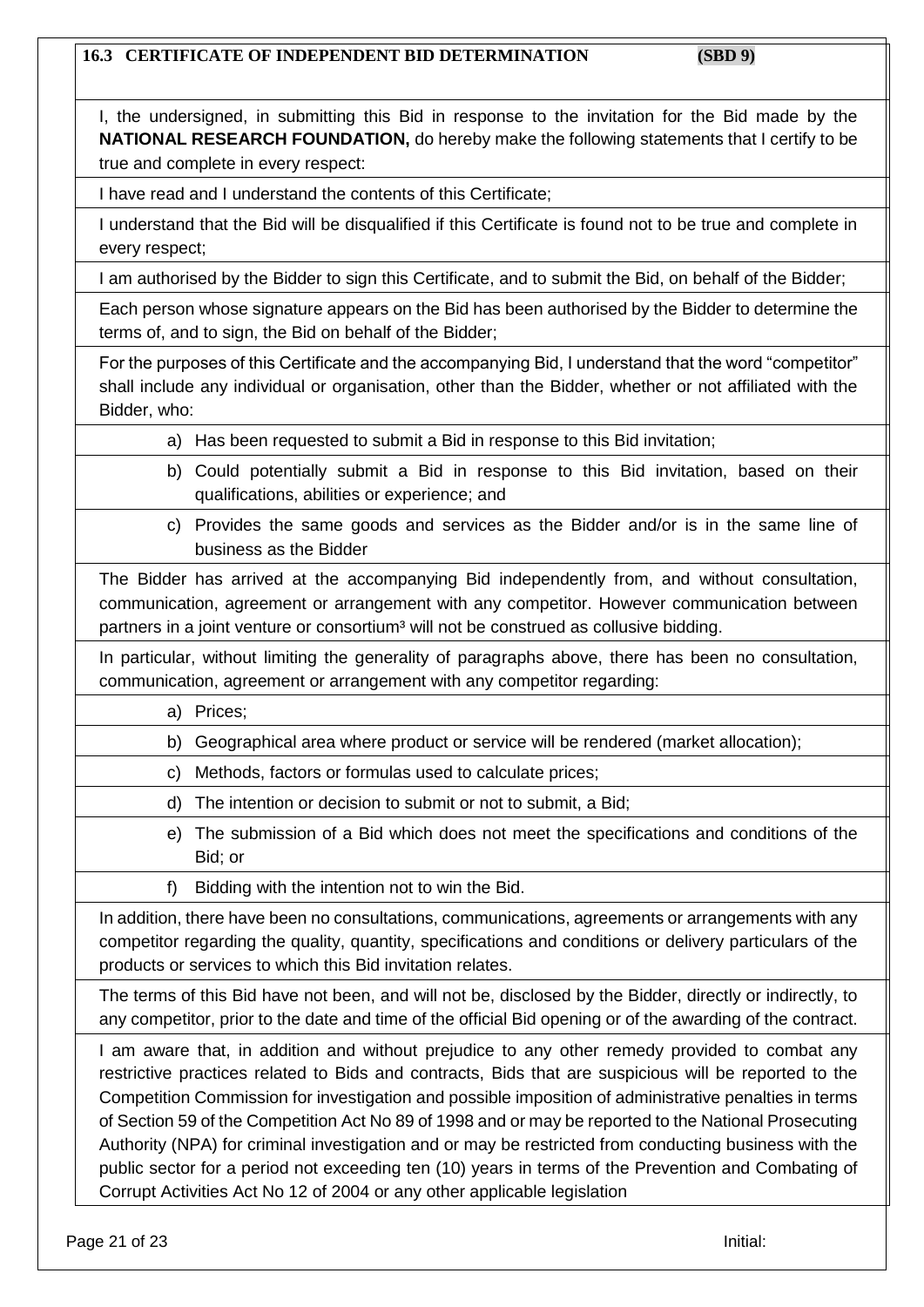<sup>3</sup> Joint venture or Consortium means an association of persons for the purpose of combining their expertise, property, capital, efforts, skill and knowledge in an activity for the execution of a contract.

## SIGNATURE SECTION OF THE STANDARD BIDDING DOCUMENT

I hereby undertake to supply all or any of the goods and/or works described in the attached bidding documents to the **NATIONAL RESEARCH FOUNDATION** in accordance with the requirements and specifications stipulated in this Bid document at the price/s quoted. My offer/s remains binding upon me and open for acceptance by the purchaser during the validity period indicated and calculated from the closing time of Bid.

The following documents shall be deemed to form and be read and construed as part of this agreement even where integrated in this document:

| <b>Invitation to Bid (SBD1)</b>                                                                                                                                                                     | Technical Specification(s);                              |  |  |  |
|-----------------------------------------------------------------------------------------------------------------------------------------------------------------------------------------------------|----------------------------------------------------------|--|--|--|
| Bidder's responses to technical specifications, capability requirements and capacity as attached to this<br>document                                                                                |                                                          |  |  |  |
| Pricing Schedule(s) (SBD3.1 and 3.2);                                                                                                                                                               |                                                          |  |  |  |
| Preference claims for Broad Based Black Economic Empowerment Status Level of Contribution in terms<br>of the Preferential Procurement Regulations 2017 (SBD6.1); If required Local Content (SBD6.2) |                                                          |  |  |  |
| Declaration of Interest (SBD4);                                                                                                                                                                     | Declaration of Bidder's past SCM<br>practices<br>(SBD8); |  |  |  |
| Certificate<br>Independent Bid Determination<br>of<br>(SBD9)                                                                                                                                        | <b>General Conditions of Contract</b>                    |  |  |  |

I confirm that I have satisfied myself as to the correctness and validity of my Bid; that the price(s) and rate(s) quoted cover all the goods and/or works specified in the bidding documents; that the price(s) and rate(s) cover all my obligations and I accept that any mistakes regarding price(s) and rate(s) and calculations will be at my own risk.

I accept full responsibility for the proper execution and fulfilment of all obligations and conditions devolving on me under this agreement as the principal liable for the due fulfilment of this contract.

I declare that I have had no participation in any collusive practices with any Bidder or any other person regarding this or any other Bid.

I certify that the information furnished in these declarations (SBD4, SBD6.1, SBD 6.2 where applicable, SBD8, SBD9) is correct and I accept that the state including the NRF may reject the Bid or act against me should these declarations prove to be false.

I confirm that I am duly authorised to sign this contract.

| NAME (PRINT)     | <b>WITNESSES</b> |
|------------------|------------------|
| <b>CAPACITY</b>  |                  |
| <b>SIGNATURE</b> |                  |
| NAME OF FIRM     | $\mathfrak{D}$   |
| <b>DATE</b>      | Date             |
| Page 22 of 23    | Initial:         |